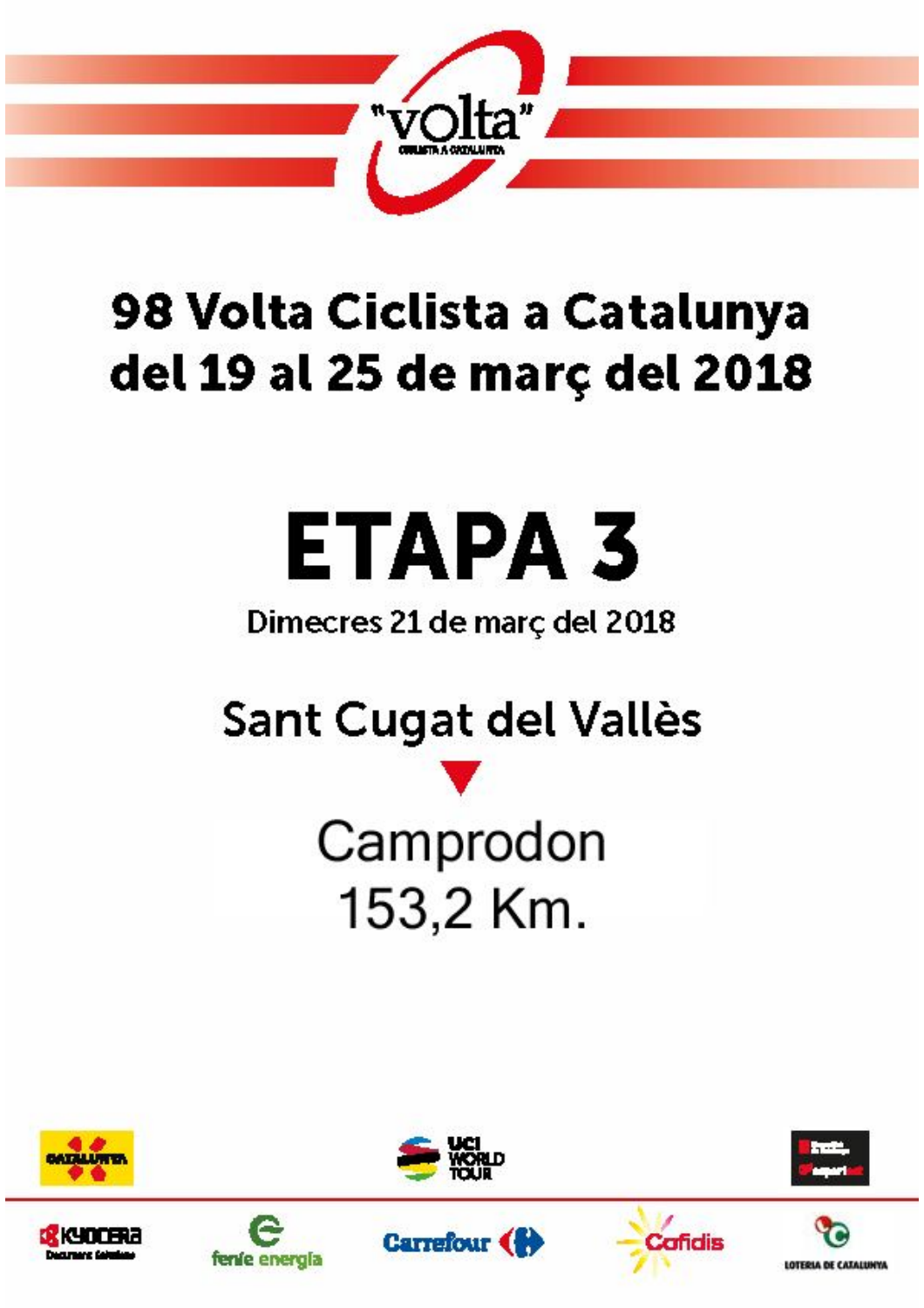

 $\bullet$ 



#### **Organiza.: Volta Ciclista a Catalunya AE -RESUMEN CLASIFICACIONES 3ª-Etapa Fecha..: 21/03/18 S.CUGAT DEL VALLES-CAMPRODON 153.2-Kms Media..: 36,217-K/h**

|              |              | <b>CLASIFICACION</b>       |            |   |                  |                |              | <b>GENERAL INDIVIDUAL</b>    |            |             |                  |
|--------------|--------------|----------------------------|------------|---|------------------|----------------|--------------|------------------------------|------------|-------------|------------------|
| $1^{\circ}$  | 122          | DE GENDT, Thomas           | <b>LTS</b> |   | 4:13:48          | $1^{\circ}$    |              | 122 DE GENDT, Thomas         | <b>LTS</b> |             | 12:34:54         |
| $2^{\circ}$  | 61           | YATES, Simon               | <b>MTS</b> | a | 20               | $2^{\circ}$    | $\mathbf{1}$ | VALVERDE, Alejandro          | <b>MOV</b> | $\mathbf a$ | 23               |
| $3^{\circ}$  | 161          | PINOT, Thibaut             | <b>GFC</b> | a | 20               | $3^{\circ}$    | 77           | MCCARTHY, Jay                | <b>BOH</b> | a           | 27               |
| $4^{\circ}$  | 81           | FRANK, Mathias             | <b>ALM</b> | a | 20               | $4^{\circ}$    | 66           | IMPEY, Daryl                 | <b>MTS</b> | a           | 29               |
| $5^{\circ}$  | 2            | QUINTANA, Nairo            | <b>MOV</b> | a | 20               | $5^{\circ}$    | 61           | YATES, Simon                 | <b>MTS</b> | a           | 29               |
| $6^{\circ}$  | 132          | VISCONTI, Giovanni         | <b>TBM</b> | a | 20               | $6^{\circ}$    | 161          | PINOT, Thibaut               | <b>GFC</b> | a           | 31               |
| $7^{\circ}$  | 24           | SCHACHMANN, Maxi.          | <b>QST</b> | a | 20               | $7^{\circ}$    | 2            | QUINTANA, Nairo              | <b>MOV</b> | a           | 34               |
| $8^{\circ}$  | 16           | BERNAL, Egan A.            | <b>SKY</b> | a | 20               | $8^{\circ}$    | 131          | MOHORIC, Matej               | <b>TBM</b> | a           | 35               |
| $9^{\circ}$  | 131          | MOHORIC, Matej             | <b>TBM</b> | a | 20               | $9^{\circ}$    | 21           | <b>JUNGELS, Bob</b>          | QST        | a           | 35               |
| $10^{\circ}$ | 21           | JUNGELS, Bob               | <b>QST</b> | a | 20               | $10^{\circ}$   |              | 207 PRADES, Eduard           | <b>EUS</b> | a           | 35               |
| $11^{\circ}$ | 57           | <b>SKUJINS, Toms</b>       | <b>TFS</b> | a | 20               | $11^{\circ}$   | 16           | BERNAL, Egan A.              | <b>SKY</b> | a           | 35               |
| $12^{\circ}$ | $\mathbf{1}$ | VALVERDE, Alejandro        | <b>MOV</b> | a | 20               | $12^{\circ}$   | 135          | GASPAROTTO, Enrico           | <b>TBM</b> | a           | 35               |
| $13^{\circ}$ | 142          | BILBAO, Pello              | <b>AST</b> | a | 20               | $13^{\circ}$   | 165          | PREIDLER, Georg              | <b>GFC</b> | a           | 35               |
| $14^{\circ}$ | 241          | <b>BARGUIL, Warren</b>     | <b>FST</b> | a | 20               | $14^{\circ}$   | 57           | <b>SKUJINS, Toms</b>         | <b>TFS</b> | a           | 35               |
| $15^{\circ}$ | 207          | PRADES, Eduard             | <b>EUS</b> | a | 20               | $15^{\circ}$   |              | 241 BARGUIL, Warren          | <b>FST</b> | a           | 35               |
|              |              | <b>EQUIPOS DE LA ETAPA</b> |            |   |                  |                |              | <b>GENERAL EQUIPOS</b>       |            |             |                  |
| $1^{\circ}$  |              | <b>LOTTO SOUDAL</b>        | <b>LTS</b> |   | 12:42:04         | $1^{\circ}$    |              | <b>LOTTO SOUDAL</b>          | <b>LTS</b> |             | 37:46:07         |
| $2^{\rm o}$  |              | <b>OUICK - STEP FLOORS</b> | <b>QST</b> | a | 20               | $2^{\circ}$    |              | <b>BAHRAIN - MERIDA</b>      | <b>TBM</b> | a           | 20               |
| $3^{\rm o}$  |              | <b>GROUPAMA - FDJ</b>      | <b>GFC</b> | a | 20               | $3^{\circ}$    |              | <b>BORA - HANSGROHE</b>      | <b>BOH</b> | a           | 20               |
| $4^{\rm o}$  |              | <b>BAHRAIN - MERIDA</b>    | TBM        | a | 20               | $4^{\circ}$    |              | <b>QUICK - STEP FLOORS</b>   | QST        | a           | 20               |
| $5^{\circ}$  |              | <b>AG2R LA MONDIALE</b>    | <b>ALM</b> | a | 20               | $5^\mathrm{o}$ |              | <b>MOVISTAR TEAM</b>         | <b>MOV</b> | a           | 20               |
|              |              | <b>GENERAL MONTAÑA</b>     |            |   |                  |                |              | <b>GRAL S. INTERMEDIOS</b>   |            |             |                  |
|              |              | 1° 122 DE GENDT, Thomas    | <b>LTS</b> |   | 15-Ptos.         |                |              | $1^{\circ}$ 191 MAS, Luis G. | <b>CJR</b> |             | 5-Ptos.          |
| $2^{\circ}$  | 191          | MAS, Luis G.               | <b>CJR</b> |   | 8-Ptos.          | $2^{\circ}$    |              | 122 DE GENDT, Thomas         | <b>LTS</b> |             | 5-Ptos.          |
| $3^{\circ}$  |              | 201 BIZKARRA, Mikel        | <b>EUS</b> |   | 7-Ptos.          | $3^{\circ}$    |              | 34 BOHLI, Tom                | <b>BMC</b> |             | 5-Ptos.          |
| $4^{\circ}$  |              | 82 LATOUR, Pierre R.       | <b>ALM</b> |   | 5-Ptos.          | $4^{\circ}$    |              | 146 GRIVKO, Andrey           | <b>AST</b> |             | 5-Ptos.          |
| $5^{\circ}$  |              | 67 VERONA, Carlos          | <b>MTS</b> |   | 5-Ptos.          | $5^{\circ}$    |              | 203 BARTHE, Cyril            | <b>EUS</b> |             | 3-Ptos.          |
|              |              |                            |            |   |                  |                |              |                              |            |             |                  |
|              |              | <b>GENERAL JOVEN</b>       |            |   |                  |                |              | <b>GRAL CATALANES</b>        |            |             |                  |
| $1^{\circ}$  |              | 131 MOHORIC, Matej         | <b>TBM</b> |   | 12:35:29         | $1^{\circ}$    |              | 207 PRADES, Eduard           | <b>EUS</b> |             | 12:35:29         |
| $2^{\circ}$  | 16           | BERNAL, Egan A.            | <b>SKY</b> | a | $\mathbf{0}$     | $2^{\circ}$    | 6            | SOLER, Marc                  | <b>MOV</b> | a           | $\boldsymbol{0}$ |
| $3^{\circ}$  | 172          | KUDUS, Merhawi             | <b>DDD</b> | a | $\boldsymbol{0}$ | $3^{\circ}$    | 187          | SIMON, Jordi                 | <b>BBH</b> | a           | $\overline{0}$   |
| $4^{\circ}$  | 127          | LAMBRECHT, Bjorg           | <b>LTS</b> | a | $\boldsymbol{0}$ | $4^{\circ}$    | 7            | PEDRERO, Antonio             | <b>MOV</b> | a           | 09:34            |
| $5^{\circ}$  |              | 82 LATOUR, Pierre R.       | <b>ALM</b> | a | $\overline{0}$   |                |              |                              |            |             |                  |









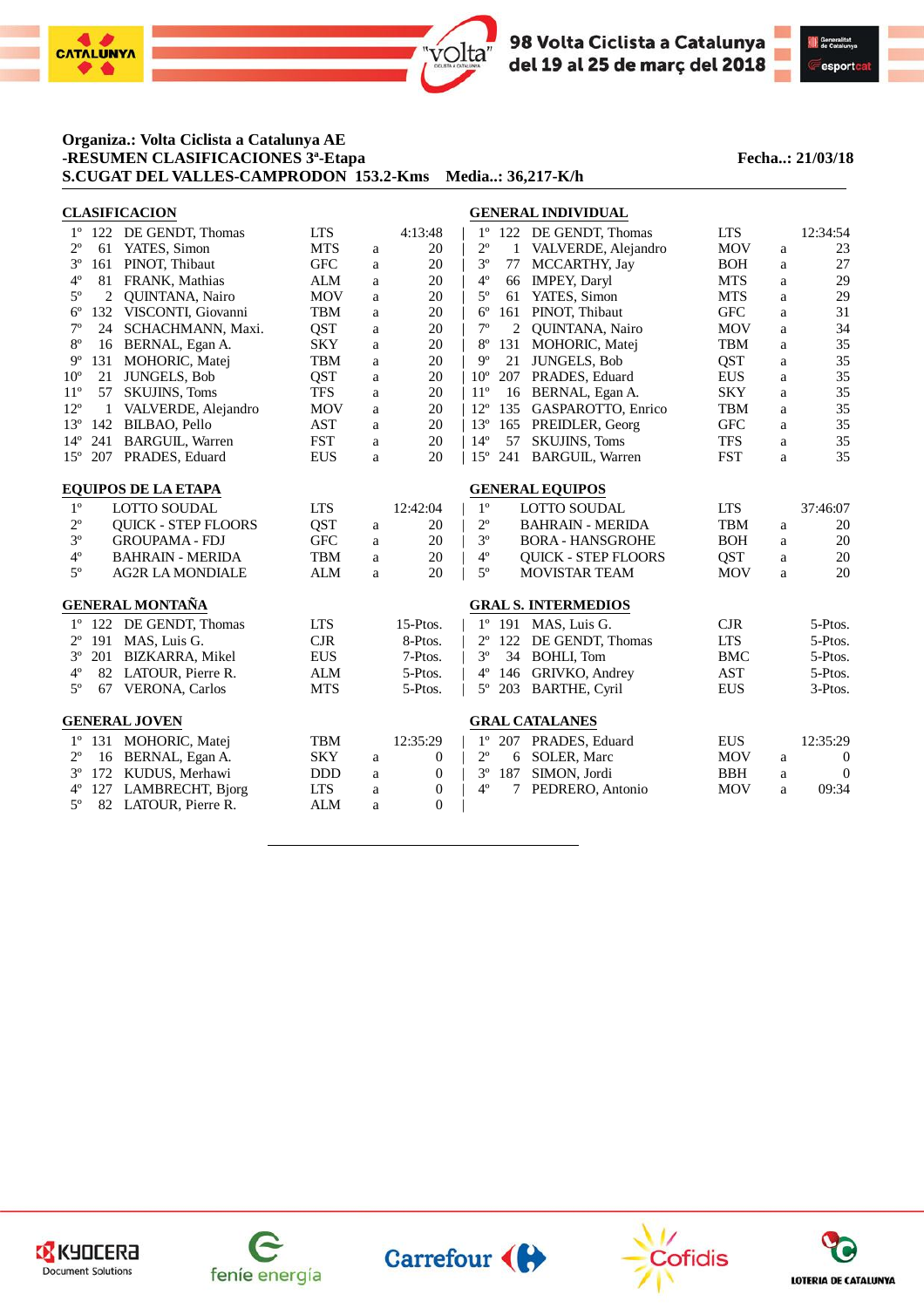



#### **Organiza.: Volta Ciclista a Catalunya AE CLASIFICACION 3ª Etapa Fecha..: 21/03/18 S.CUGAT DEL VALLES-CAMPRODON, 153.2-Kms Media..: 36,217-K/h Pag.Eta..: 1**

| Pto.<br>- - - | Dor.             | Pais                               | Nombre                   | Cat                | Equipo<br>________________ |          | hh:mm:ss |
|---------------|------------------|------------------------------------|--------------------------|--------------------|----------------------------|----------|----------|
| $1^{\circ}$   | ---<br>122       | $- - - -$<br><b>BEL</b>            | DE GENDT, Thomas         | ELI                | LOTTO SOUDAL               |          | 04:13:48 |
| $2^{\circ}$   | 61               | <b>GBR</b>                         | YATES, Simon             | <b>ELI</b>         | MITCHELTON - SCOTT         | a        | 20       |
| $3^{\circ}$   | 161              | <b>FRA</b>                         | PINOT, Thibaut           | ELI                | <b>GROUPAMA - FDJ</b>      | a        | 20       |
| $4^{\circ}$   | 81               | SUI                                | FRANK, Mathias           | $\mathop{\rm ELI}$ | <b>AG2R LA MONDIALE</b>    | a        | 20       |
| $5^{\circ}$   | $\overline{2}$   | <b>COL</b>                         | QUINTANA, Nairo          | $\mathop{\rm ELI}$ | MOVISTAR TEAM              | a        | 20       |
| $6^{\circ}$   | 132              | <b>ITA</b>                         | VISCONTI, Giovanni       | ELI                | <b>BAHRAIN - MERIDA</b>    | a        | 20       |
| $7^{\circ}$   | 24               | <b>GER</b>                         | SCHACHMANN, Maxi.        | <b>JOV</b>         | <b>QUICK - STEP FLOORS</b> | a        | 20       |
| $8^{\rm o}$   | 16               | <b>COL</b>                         | BERNAL, Egan A.          | <b>JOV</b>         | <b>TEAM SKY</b>            | a        | 20       |
| $9^{\circ}$   | 131              | <b>SLO</b>                         | MOHORIC, Matej           | <b>JOV</b>         | <b>BAHRAIN - MERIDA</b>    | a        | 20       |
| $10^{\circ}$  | 21               | <b>LUX</b>                         | <b>JUNGELS, Bob</b>      | ELI                | <b>QUICK - STEP FLOORS</b> | $\rm{a}$ | 20       |
| $11^{\circ}$  | 57               | <b>LAT</b>                         | <b>SKUJINS, Toms</b>     | $\mathop{\rm ELI}$ | TREK - SEGAFREDO           | a        | 20       |
| $12^{\circ}$  | $\mathbf{1}$     | <b>ESP</b>                         | VALVERDE, Alejandro      | $\mathop{\rm ELI}$ | <b>MOVISTAR TEAM</b>       | $\rm{a}$ | 20       |
| $13^{\circ}$  | 142              | <b>ESP</b>                         | BILBAO, Pello            | $\mathop{\rm ELI}$ | <b>ASTANA PRO TEAM</b>     | a        | 20       |
| $14^{\circ}$  | 241              | <b>FRA</b>                         | <b>BARGUIL, Warren</b>   | $\mathop{\rm ELI}$ | TEAM FORTUNEO - SAMSIC     | a        | 20       |
| $15^{\circ}$  | 207              | <b>ESP</b>                         | PRADES, Eduard           | <b>ELI</b>         | EUSKADI BASQUE C.-MURI     | a        | 20       |
| $16^{\circ}$  | 23               | <b>ECU</b>                         | NARVAEZ, Jhonnatan       | <b>JOV</b>         | <b>QUICK - STEP FLOORS</b> | a        | 20       |
| $17^{\circ}$  | 163              | <b>FRA</b>                         | GAUDU, David             | <b>JOV</b>         | <b>GROUPAMA - FDJ</b>      | a        | 20       |
| $18^{\circ}$  | 66               | <b>RSA</b>                         | <b>IMPEY, Daryl</b>      | ELI                | MITCHELTON - SCOTT         | a        | 20       |
| $19^{\circ}$  | 165              | <b>AUT</b>                         | PREIDLER, Georg          | ELI                | <b>GROUPAMA - FDJ</b>      | a        | 20       |
| $20^{\circ}$  | 111              | IRL                                | MARTIN, Daniel           | ELI                | <b>UAE TEAM EMIRATES</b>   |          | 20       |
| $21^{\circ}$  | 82               | <b>FRA</b>                         | LATOUR, Pierre R.        | <b>JOV</b>         | <b>AG2R LA MONDIALE</b>    | a        | 20       |
| $22^{\circ}$  | 172              | ERI                                |                          | <b>JOV</b>         |                            | a        | 20       |
|               |                  |                                    | KUDUS, Merhawi           |                    | <b>TEAM DIMENSION DATA</b> | $\rm{a}$ |          |
| $23^{\circ}$  | 127              | <b>BEL</b>                         | LAMBRECHT, Bjorg         | JOV                | <b>LOTTO SOUDAL</b>        | $\rm{a}$ | 20       |
| $24^{\circ}$  | 125              | <b>BEL</b>                         | VANENDERT, Jelle         | ELI                | LOTTO SOUDAL               | a        | 20       |
| $25^{\circ}$  | 41               | <b>BEL</b>                         | <b>VERVAEKE, Louis</b>   | <b>JOV</b>         | <b>TEAM SUNWEB</b>         | a        | 20       |
| $26^{\circ}$  | 151              | <b>NED</b>                         | KRUIJSWIJK, Steven       | ELI                | TEAM LOTTO NL - JUMBO      | a        | 20       |
| $27^{\circ}$  | 135              | <b>ITA</b>                         | GASPAROTTO, Enrico       | ELI                | <b>BAHRAIN - MERIDA</b>    | a        | 20       |
| $28^{\circ}$  | 244              | <b>FRA</b>                         | <b>GESBERT, Elie</b>     | <b>JOV</b>         | TEAM FORTUNEO - SAMSIC     | a        | 20       |
| $29^{\circ}$  | 51               | <b>COL</b>                         | PANTANO, Jarlinson       | ELI                | TREK - SEGAFREDO           | a        | 20       |
| $30^{\circ}$  | 195              | <b>AUS</b>                         | SCHULTZ, Nicholas        | <b>JOV</b>         | CAJA RURAL-SEGUROS RGA     | a        | 20       |
| $31^{\circ}$  | 221              | <b>BEL</b>                         | HERMANS, Ben             | ELI                | ISRAEL CYCLING ACADEMY     | a        | 20       |
| $32^{\circ}$  | 141              | <b>DEN</b>                         | HANSEN, Jesper           | <b>ELI</b>         | <b>ASTANA PRO TEAM</b>     | a        | 20       |
| $33^{\circ}$  | 72               | <b>ITA</b>                         | FORMOLO, Davide          | ELI                | <b>BORA - HANSGROHE</b>    | a        | 20       |
| $34^{\circ}$  | 96               | <b>USA</b>                         | HOWES, Alex              | ELI                | T. EF EDUCATION FIRST-DRA  | a        | 20       |
| $35^{\circ}$  | 202              | <b>ESP</b>                         | BRAVO, Garikoitz         | $\mathop{\rm ELI}$ | EUSKADI BASQUE C.-MURI     | a        | 20       |
| $36^{\circ}$  | 152              | <b>NZL</b>                         | <b>BENNETT, George</b>   | ELI                | TEAM LOTTO NL - JUMBO      | a        | 20       |
| $37^{\circ}$  | 84               | <b>FRA</b>                         | CHEREL, Mikael           | ELI                | <b>AG2R LA MONDIALE</b>    | a        | 20       |
| 38°           | 33               | $\ensuremath{\mathsf{IRL}}\xspace$ | ROCHE, Nicolas           | ELI                | <b>BMC RACING TEAM</b>     | a        | 20       |
| $39^\circ$    | 83               | <b>LUX</b>                         | GASTAUER, Ben            | ELI                | <b>AG2R LA MONDIALE</b>    | a        | 20       |
| $40^{\circ}$  | 77               | <b>AUS</b>                         | MCCARTHY, Jay            | ELI                | <b>BORA - HANSGROHE</b>    | a        | 20       |
| $41^{\circ}$  | 32               | <b>USA</b>                         | <b>BOOKWALTER, Brent</b> | ELI                | <b>BMC RACING TEAM</b>     | a        | 20       |
| $42^{\circ}$  | 143              | <b>RUS</b>                         | CHERNETSKI, Sergei       | $\mathop{\rm ELI}$ | <b>ASTANA PRO TEAM</b>     | a        | 20       |
| $43^{\circ}$  | 65               | <b>AUS</b>                         | HAIG, Jack               | <b>JOV</b>         | <b>MITCHELTON - SCOTT</b>  | a        | 20       |
| $44^{\circ}$  | 147              | CZE                                | HIRT, Jan                | ELI                | <b>ASTANA PRO TEAM</b>     | a        | 20       |
| $45^{\circ}$  | 31               | <b>USA</b>                         | VAN GARDEREN, Tejay      | $\mathop{\rm ELI}$ | <b>BMC RACING TEAM</b>     | a        | 20       |
| $46^{\circ}$  | 144              | <b>KAZ</b>                         | ZEITS, Andrey            | ELI                | <b>ASTANA PRO TEAM</b>     | a        | 20       |
| $47^{\circ}$  | $\boldsymbol{6}$ | <b>ESP</b>                         | SOLER, Marc              | <b>JOV</b>         | MOVISTAR TEAM              | a        | 20       |
| $48^{\circ}$  | 52               | <b>USA</b>                         | STETINA, Peter           | ELI                | TREK - SEGAFREDO           | a        | 20       |
| $49^\circ$    | 102              | <b>CRO</b>                         | KISERLOVSKI, Robert      | ELI                | TEAM KATUSHA ALPECIN       | a        | 20       |
| $50^{\circ}$  | 112              | <b>ITA</b>                         | ARU, Fabio               | $\mathop{\rm ELI}$ | <b>UAE TEAM EMIRATES</b>   | a        | 20       |











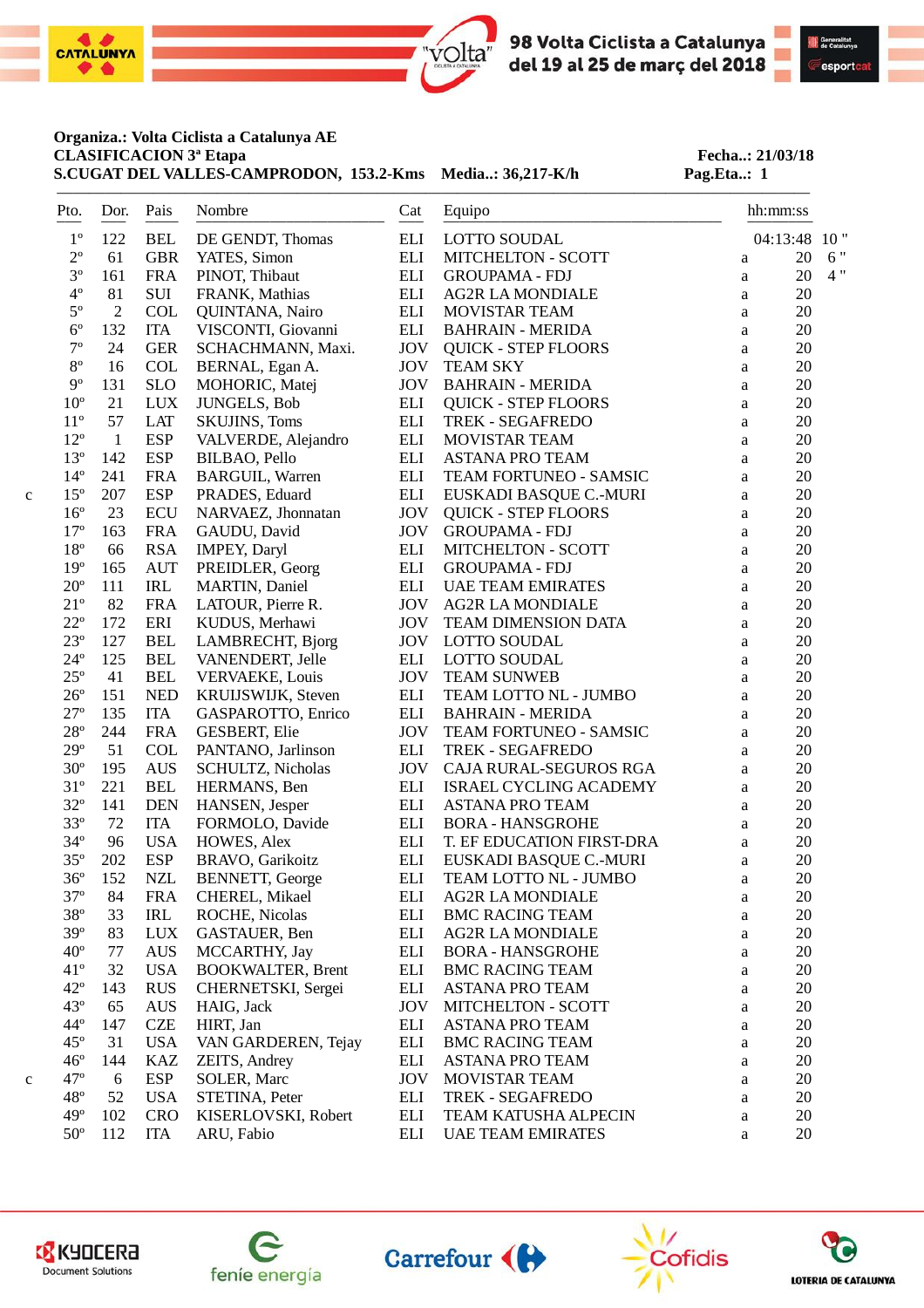

 $\bullet$ 



#### Fecha..: 21/03/18 Pag.Eta..: 2

|   | Pto.<br>---   | Dor.<br>$- - -$ | Pais<br>----                | Nombre                 | Cat                | Equipo                       |          | hh:mm:ss |
|---|---------------|-----------------|-----------------------------|------------------------|--------------------|------------------------------|----------|----------|
|   | $51^{\circ}$  | 114             | <b>NOR</b>                  | LAENGEN, Vegard S.     | <b>ELI</b>         | <b>UAE TEAM EMIRATES</b>     | a        | 20       |
|   | $52^{\circ}$  | 74              | <b>AUT</b>                  | MÜHLBERGER, Gregor     | <b>JOV</b>         | <b>BORA - HANSGROHE</b>      | $\rm{a}$ | 20       |
|   | $53^{\circ}$  | 236             | <b>COL</b>                  | REYES, Aldemar         | <b>JOV</b>         | <b>MANZANA POSTOBON TEAM</b> | $\rm{a}$ | 20       |
|   | $54^{\circ}$  | 196             | POR                         | SILVA, Joaquim         | ELI                | CAJA RURAL-SEGUROS RGA       | a        | 20       |
|   | $55^{\circ}$  | 106             | <b>ITA</b>                  | FABBRO, Matteo         | <b>JOV</b>         | <b>TEAM KATUSHA ALPECIN</b>  | a        | 20       |
|   | $56^{\circ}$  | 246             | <b>FRA</b>                  | MOINARD, Amael         | ELI                | TEAM FORTUNEO - SAMSIC       | a        | 20       |
|   | $57^{\circ}$  | 171             | <b>RSA</b>                  | MEINTJES, Louis        | <b>ELI</b>         | TEAM DIMENSION DATA          | a        | 20       |
|   | 58°           | 204             | <b>ESP</b>                  | SAEZ, Hector           | <b>JOV</b>         | EUSKADI BASQUE C.-MURI       | a        | 20       |
|   | $59^\circ$    | 92              | <b>CAN</b>                  | WOODS, Michael         | ELI                | T. EF EDUCATION FIRST-DRA    | a        | 20       |
|   | $60^{\circ}$  | 234             | <b>COL</b>                  | GARCIA, Jhojan O.      | <b>JOV</b>         | MANZANA POSTOBON TEAM        | a        | 20       |
|   | $61^{\circ}$  | 193             | <b>ESP</b>                  | PARDILLA, Sergio       | <b>ELI</b>         | CAJA RURAL-SEGUROS RGA       | $\rm{a}$ | 20       |
|   | $62^{\circ}$  | 175             | <b>AUS</b>                  | O'CONNOR, Ben          | <b>JOV</b>         | <b>TEAM DIMENSION DATA</b>   | $\rm{a}$ | 20       |
|   | $63^{\circ}$  | 162             | SUI                         | REICHENBACH, Sébastien | $\mathop{\rm ELI}$ | <b>GROUPAMA - FDJ</b>        | a        | 20       |
|   | $64^{\circ}$  | 154             | <b>NED</b>                  | <b>CLEMENT, Stef</b>   | <b>ELI</b>         | TEAM LOTTO NL - JUMBO        | $\rm{a}$ | 20       |
|   | $65^{\circ}$  | 105             | <b>BEL</b>                  | CRAS, Steff            | <b>JOV</b>         | TEAM KATUSHA ALPECIN         | a        | 20       |
|   | $66^{\circ}$  | 22              | <b>ESP</b>                  | MAS, Enric             | <b>JOV</b>         | <b>QUICK - STEP FLOORS</b>   | a        | 20       |
|   | $67^{\circ}$  | 27              | <b>GBR</b>                  | KNOX, James            | <b>JOV</b>         | <b>QUICK - STEP FLOORS</b>   | $\rm{a}$ | 20       |
|   | $68^{\circ}$  | 93              | <b>COL</b>                  | MARTINEZ, Daniel F.    | <b>JOV</b>         | T. EF EDUCATION FIRST-DRA    | a        | 20       |
|   | $69^\circ$    | 237             | POR                         | VILELA, Ricardo        | ELI                | MANZANA POSTOBON TEAM        | a        | 20       |
|   | $70^{\circ}$  | 91              | <b>FRA</b>                  | ROLLAND, Pierre        | ELI                | T. EF EDUCATION FIRST-DRA    | a        | 20       |
|   | $71^{\circ}$  | 243             | <b>NOR</b>                  | LUNKE, Sindre S.       | <b>JOV</b>         | TEAM FORTUNEO - SAMSIC       | $\rm{a}$ | 20       |
|   | $72^{\circ}$  | 156             | <b>BEL</b>                  | DE TIER, Floris        | ELI                | TEAM LOTTO NL - JUMBO        | $\rm{a}$ | 20       |
|   | $73^{\circ}$  | 184             | <b>ESP</b>                  | MERINO, Igor           | ELI                | <b>BURGOS - BH</b>           | $\rm{a}$ | 20       |
|   | $74^{\circ}$  | 15              | <b>FRA</b>                  | ELISSONDE, Kenny       | ELI                | <b>TEAM SKY</b>              | a        | 20       |
|   | $75^{\circ}$  | 17              | <b>ESP</b>                  | LOPEZ, David           | $\mathop{\rm ELI}$ | <b>TEAM SKY</b>              | $\rm{a}$ | 20       |
|   | $76^{\circ}$  | 11              | <b>COL</b>                  | HENAO, Sergio L.       | <b>ELI</b>         | <b>TEAM SKY</b>              | $\rm{a}$ | 20       |
|   | $77^{\circ}$  | 233             | <b>COL</b>                  | DUARTE, Fabio A.       | ELI                | MANZANA POSTOBON TEAM        | $\rm{a}$ | 20       |
|   | $78^{\circ}$  | 222             | <b>ESP</b>                  | PLAZA, Ruben           | <b>ELI</b>         | ISRAEL CYCLING ACADEMY       | $\rm{a}$ | 20       |
|   | $79^{\circ}$  | 3               | <b>ESP</b>                  | ROJAS, José            | ELI                | MOVISTAR TEAM                | $\rm{a}$ | 20       |
|   | $80^{\circ}$  | 55              | <b>DEN</b>                  | EG, Niklas             | <b>JOV</b>         | TREK - SEGAFREDO             | $\rm{a}$ | 53       |
|   | 81°           | 53              | <b>ETH</b>                  | GRMAY, Tsgabu G.       | ELI                | TREK - SEGAFREDO             | $\rm{a}$ | 53       |
|   | $82^{\circ}$  | 137             | <b>SLO</b>                  | NOVAK, Domen           | <b>JOV</b>         | <b>BAHRAIN - MERIDA</b>      | $\rm{a}$ | 53       |
|   | 83°           | 64              | <b>AUS</b>                  | POWER, Rob             | <b>JOV</b>         | <b>MITCHELTON - SCOTT</b>    | a        | 01:11    |
|   | $84^\circ$    | 235             | <b>COL</b>                  | PAREDES, Wilmar A.     | <b>JOV</b>         | MANZANA POSTOBON TEAM        | $\rm{a}$ | 01:14    |
|   | $85^{\circ}$  | 242             | <b>FRA</b>                  | MAISON, Jérémy         | <b>JOV</b>         | TEAM FORTUNEO - SAMSIC       | a        | 01:16    |
|   | $86^{\circ}$  | 13              | <b>COL</b>                  | HENAO, Sebastian       | <b>JOV</b>         | <b>TEAM SKY</b>              | a        | 01:22    |
| c | $87^{\circ}$  | 187             | <b>ESP</b>                  | SIMON, Jordi           | <b>ELI</b>         | <b>BURGOS - BH</b>           | a        | 20       |
|   | $88^{\rm o}$  | 67              | <b>ESP</b>                  | <b>VERONA</b> , Carlos | ELI                | MITCHELTON - SCOTT           | a        | 20       |
|   | 89°           | 63              | <b>COL</b>                  | CHAVES, Jhoan E.       | <b>ELI</b>         | <b>MITCHELTON - SCOTT</b>    | a        | 20       |
|   | $90^{\circ}$  | 12              | <b>GBR</b>                  | GEOGHEGAN, Tao         | <b>JOV</b>         | <b>TEAM SKY</b>              | a        | 02:03    |
|   | 91°           | 47              | <b>AUS</b>                  | STORER, Michael        | <b>JOV</b>         | <b>TEAM SUNWEB</b>           | a        | 02:25    |
|   | $92^{\circ}$  | 194             | <b>ESP</b>                  | RODRIGUEZ, Cristian    | <b>JOV</b>         | CAJA RURAL-SEGUROS RGA       | a        | 02:25    |
|   | $93^{\circ}$  | 121             | <b>GBR</b>                  | SHAW, James            | <b>JOV</b>         | <b>LOTTO SOUDAL</b>          | a        | 02:25    |
|   | $94^{\circ}$  | 123             | <b>BEL</b>                  | ARMEE, Sander          | ELI                | <b>LOTTO SOUDAL</b>          | $\rm{a}$ | 02:25    |
|   | $95^\circ$    | 124             | <b>BEL</b>                  | MONFORT, Maxime        | ELI                | <b>LOTTO SOUDAL</b>          | $\rm{a}$ | 02:25    |
|   | $96^{\circ}$  | 182             | <b>ESP</b>                  | CUBERO, Jorge          | ELI                | <b>BURGOS - BH</b>           | a        | 02:25    |
|   | $97^\circ$    | 197             | <b>URU</b>                  | FERRARI, Fabricio      | ELI                | CAJA RURAL-SEGUROS RGA       | $\rm{a}$ | 02:25    |
|   | $98^{\circ}$  | 146             | <b>UKR</b>                  | GRIVKO, Andrey         | ELI                | <b>ASTANA PRO TEAM</b>       | a        | 02:25    |
|   | 99°           | 42              | $\ensuremath{\mathsf{NED}}$ | TEN DAM, Laurens       | ELI                | <b>TEAM SUNWEB</b>           | $\rm{a}$ | 02:25    |
|   | $100^{\circ}$ | 107             | <b>RSA</b>                  | SMIT, Willem J.        | ELI                | TEAM KATUSHA ALPECIN         | a        | 02:25    |
|   |               |                 |                             |                        |                    |                              |          |          |

 $\mathcal{L}=\{1,2,3,4\}$  , we can consider the constant of  $\mathcal{L}=\{1,2,3,4\}$ 









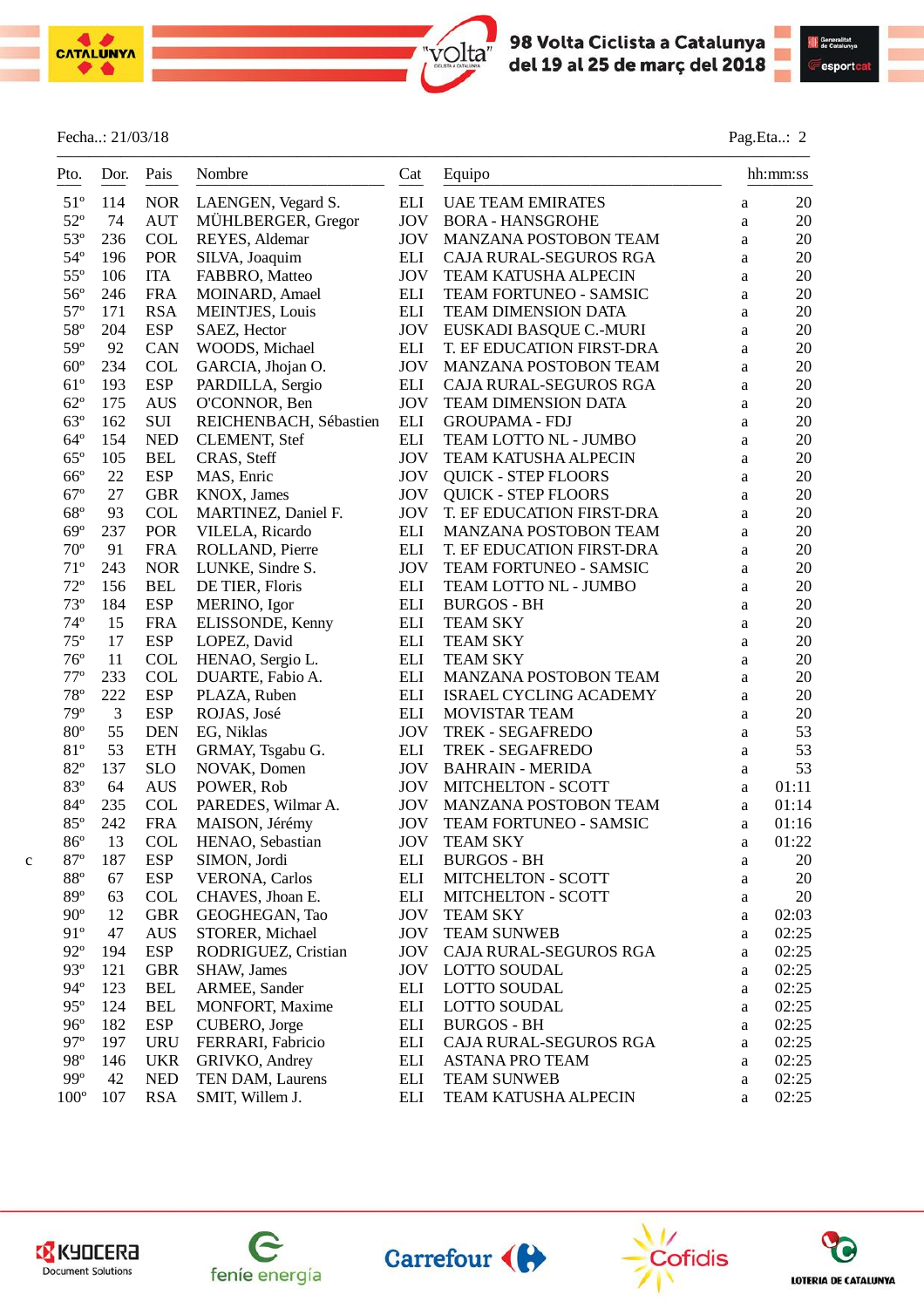



#### Fecha..: 21/03/18 Pag.Eta..: 3

| Pto.<br>---   | Dor.<br>$--$   | Pais<br>$- - - -$ | Nombre                      | Cat<br>$- - -$     | Equipo<br>-------------------- |          | hh:mm:ss |
|---------------|----------------|-------------------|-----------------------------|--------------------|--------------------------------|----------|----------|
| $101^{\circ}$ | 37             | <b>USA</b>        | ROSSKOPF, Joseph            | ELI                | <b>BMC RACING TEAM</b>         | a        | 02:25    |
| $102^{\circ}$ | 145            | <b>KAZ</b>        | STALNOV, Nikita             | <b>ELI</b>         | <b>ASTANA PRO TEAM</b>         | a        | 02:25    |
| $103^{\circ}$ | 225            | <b>AUS</b>        | EARLE, Nathan               | ELI                | ISRAEL CYCLING ACADEMY         | a        | 02:25    |
| $104^{\circ}$ | 224            | <b>ESP</b>        | DIAZ, Jose M.               | <b>JOV</b>         | <b>ISRAEL CYCLING ACADEMY</b>  | a        | 02:25    |
| $105^{\circ}$ | 185            | <b>ESP</b>        | RUBIO, Diego                | <b>ELI</b>         | <b>BURGOS - BH</b>             | a        | 02:25    |
| $106^{\circ}$ | 153            | <b>NED</b>        | TANKINK, Bram               | <b>ELI</b>         | TEAM LOTTO NL - JUMBO          | a        | 02:25    |
| $107^{\circ}$ | 94             | <b>USA</b>        | <b>BROWN</b> , Nathan       | <b>ELI</b>         | T. EF EDUCATION FIRST-DRA      | a        | 02:25    |
| $108^{\circ}$ | 85             | <b>FRA</b>        | DOMONT, Axel                | <b>ELI</b>         | <b>AG2R LA MONDIALE</b>        | a        | 02:25    |
| $109^\circ$   | 35             | SUI               | WYSS, Danilo                | <b>ELI</b>         | <b>BMC RACING TEAM</b>         | a        | 02:25    |
| $110^{\circ}$ | 113            | <b>COL</b>        | ATAPUMA, Jhon D.            | ELI                | <b>UAE TEAM EMIRATES</b>       | a        | 02:25    |
| $111^{\circ}$ | 211            | <b>FRA</b>        | GODON, Dorian               | <b>JOV</b>         | COFIDIS, SOLUTIONS CREDITS     | a        | 02:25    |
| $112^{\circ}$ | 73             | POL               | POLJANSKI, Pawel            | ELI                | <b>BORA - HANSGROHE</b>        | a        | 02:25    |
| $113^{\circ}$ | 46             | <b>AUS</b>        | HINDLEY, Jai                | <b>JOV</b>         | <b>TEAM SUNWEB</b>             | a        | 02:25    |
| $114^{\circ}$ | 216            | <b>FRA</b>        | ROSSETTO, Stéphane          | <b>ELI</b>         | COFIDIS, SOLUTIONS CREDITS     | a        | 02:25    |
| $115^{\circ}$ | 86             | <b>FRA</b>        | BIDARD, François            | <b>ELI</b>         | <b>AG2R LA MONDIALE</b>        | a        | 02:25    |
| $116^{\circ}$ | 44             | <b>AUS</b>        | HAMILTON, Christopher       | <b>JOV</b>         | <b>TEAM SUNWEB</b>             | a        | 02:25    |
| $117^{\circ}$ | $\overline{4}$ | <b>COL</b>        | ANACONA, Winner A.          | <b>ELI</b>         | MOVISTAR TEAM                  | a        | 02:25    |
| $118^{\circ}$ | 231            | COL               | AGUIRRE, Hernan R.          | <b>JOV</b>         | MANZANA POSTOBON TEAM          | a        | 02:25    |
| 119°          | 173            | <b>ESP</b>        | ANTON, Igor                 | $\mathop{\rm ELI}$ | <b>TEAM DIMENSION DATA</b>     | a        | 02:25    |
| $120^{\circ}$ | 213            | ERI               | TEKLEHAIMANOT, Daniel       | <b>ELI</b>         | COFIDIS, SOLUTIONS CREDITS     | a        | 02:25    |
| $121^{\circ}$ | 212            | <b>FRA</b>        | LE TURNIER, Mathias         | <b>JOV</b>         | COFIDIS, SOLUTIONS CREDITS     | $\rm{a}$ | 02:25    |
| $122^{\rm o}$ | 217            | <b>ESP</b>        | NAVARRO, Daniel             | <b>ELI</b>         | COFIDIS, SOLUTIONS CREDITS     | $\rm{a}$ | 20       |
| $123^{\circ}$ | 95             | <b>GBR</b>        | CARTHY, Hugh J.             | <b>JOV</b>         | T. EF EDUCATION FIRST-DRA      | a        | 20       |
| $124^{\circ}$ | 174            | <b>RSA</b>        | J. VAN RENSBURG, J. W.      | <b>ELI</b>         | TEAM DIMENSION DATA            | a        | 05:25    |
| $125^{\circ}$ | 117            | <b>ITA</b>        | RAVASI, Edward              | <b>JOV</b>         | <b>UAE TEAM EMIRATES</b>       | a        | 05:25    |
| $126^{\circ}$ | 14             | IRL               | DEIGNAN, Philip             | <b>ELI</b>         | <b>TEAM SKY</b>                | a        | 05:25    |
| $127^{\circ}$ | 126            | <b>AUS</b>        | HANSEN, Adam J.             | ELI                | <b>LOTTO SOUDAL</b>            | $\rm{a}$ | 05:25    |
| $128^{\circ}$ | 177            | <b>GBR</b>        | CUMMINGS, Stephen           | ELI                | <b>TEAM DIMENSION DATA</b>     | $\rm{a}$ | 05:25    |
| 129°          | 227            | <b>CZE</b>        | TUREK, Daniel               | <b>JOV</b>         | <b>ISRAEL CYCLING ACADEMY</b>  | a        | 05:25    |
| $130^{\circ}$ | 56             | <b>ESP</b>        | <b>IRIZAR, Markel</b>       | <b>ELI</b>         | TREK - SEGAFREDO               | a        | 05:25    |
| $131^{\circ}$ | 136            | <b>ITA</b>        | AGNOLI, Valerio             | <b>ELI</b>         | <b>BAHRAIN - MERIDA</b>        | a        | 05:25    |
| 132°          | 214            | <b>FRA</b>        | <b>BONNAFOND, Guillaume</b> | ELI                | COFIDIS, SOLUTIONS CREDITS     | a        | 05:25    |
| 133°          | 87             | <b>FRA</b>        | CHEVRIER, Clement           | <b>ELI</b>         | <b>AG2R LA MONDIALE</b>        | a        | 05:25    |
| $134^{\circ}$ | 191            | <b>ESP</b>        | MAS, Luis G.                | <b>ELI</b>         | CAJA RURAL-SEGUROS RGA         | a        | 05:25    |
| $135^{\circ}$ | 76             | <b>ITA</b>        | <b>BENEDETTI, Cesare</b>    | ELI                | <b>BORA - HANSGROHE</b>        | a        | 08:20    |
| $136^{\circ}$ | 101            | <b>COL</b>        | RESTREPO, Jhonatan          | <b>JOV</b>         | <b>TEAM KATUSHA ALPECIN</b>    | a        | 08:20    |
| $137^{\circ}$ | 205            | <b>ESP</b>        | IRIZAR, Julen               | <b>JOV</b>         | EUSKADI BASQUE C.-MURI         | a        | 08:20    |
| 138°          | 176            | ERI               | <b>BERHANE, Natnael</b>     | ELI                | TEAM DIMENSION DATA            | a        | 08:20    |
| 139°          | 201            | <b>ESP</b>        | <b>BIZKARRA, Mikel</b>      | <b>ELI</b>         | EUSKADI BASQUE C.-MURI         | a        | 08:20    |
| $140^\circ$   | 181            | <b>GER</b>        | HERKLOTZ, Silvio            | <b>JOV</b>         | <b>BURGOS - BH</b>             | a        | 08:27    |
| $141^{\circ}$ | 232            | <b>NED</b>        | BOL, Jetse                  | ELI                | MANZANA POSTOBON TEAM          | a        | 08:27    |
| $142^{\circ}$ | 103            | <b>DEN</b>        | SCHMIDT, Mads W.            | <b>JOV</b>         | <b>TEAM KATUSHA ALPECIN</b>    | a        | 08:27    |
| $143^{\circ}$ | 25             | <b>DEN</b>        | MORKOV, Michael             | ELI                | <b>QUICK - STEP FLOORS</b>     | a        | 08:27    |
| $144^{\circ}$ | 116            | <b>AUS</b>        | SUTHERLAND, Rory            | $\mathop{\rm ELI}$ | <b>UAE TEAM EMIRATES</b>       | a        | 08:27    |
| $145^{\circ}$ | 45             | <b>GER</b>        | FRÖHLINGER, Johannes        | ELI                | <b>TEAM SUNWEB</b>             | a        | 08:27    |
| $146^{\circ}$ | 34             | SUI               | <b>BOHLI, Tom</b>           | <b>JOV</b>         | <b>BMC RACING TEAM</b>         | $\rm{a}$ | 08:27    |
| $147^{\circ}$ | 54             | <b>LUX</b>        | DIDIER, Laurent             | ELI                | <b>TREK - SEGAFREDO</b>        | $\rm{a}$ | 08:27    |
| 148°          | 164            | <b>FRA</b>        | VICHOT, Arthur              | ELI                | <b>GROUPAMA - FDJ</b>          | $\rm{a}$ | 08:27    |
| 149°          | 97             | <b>USA</b>        | DOMBROWSKI, Joseph L.       | ELI                | T. EF EDUCATION FIRST-DRA      | $\rm{a}$ | 08:27    |
| $150^\circ$   | 192            | <b>ESP</b>        | MOLINA, Antonio             | ELI                | CAJA RURAL-SEGUROS RGA         | a        | 08:27    |

 $\mathcal{L}=\{1,2,3,4\}$  , we can consider the constant of  $\mathcal{L}=\{1,2,3,4\}$ 









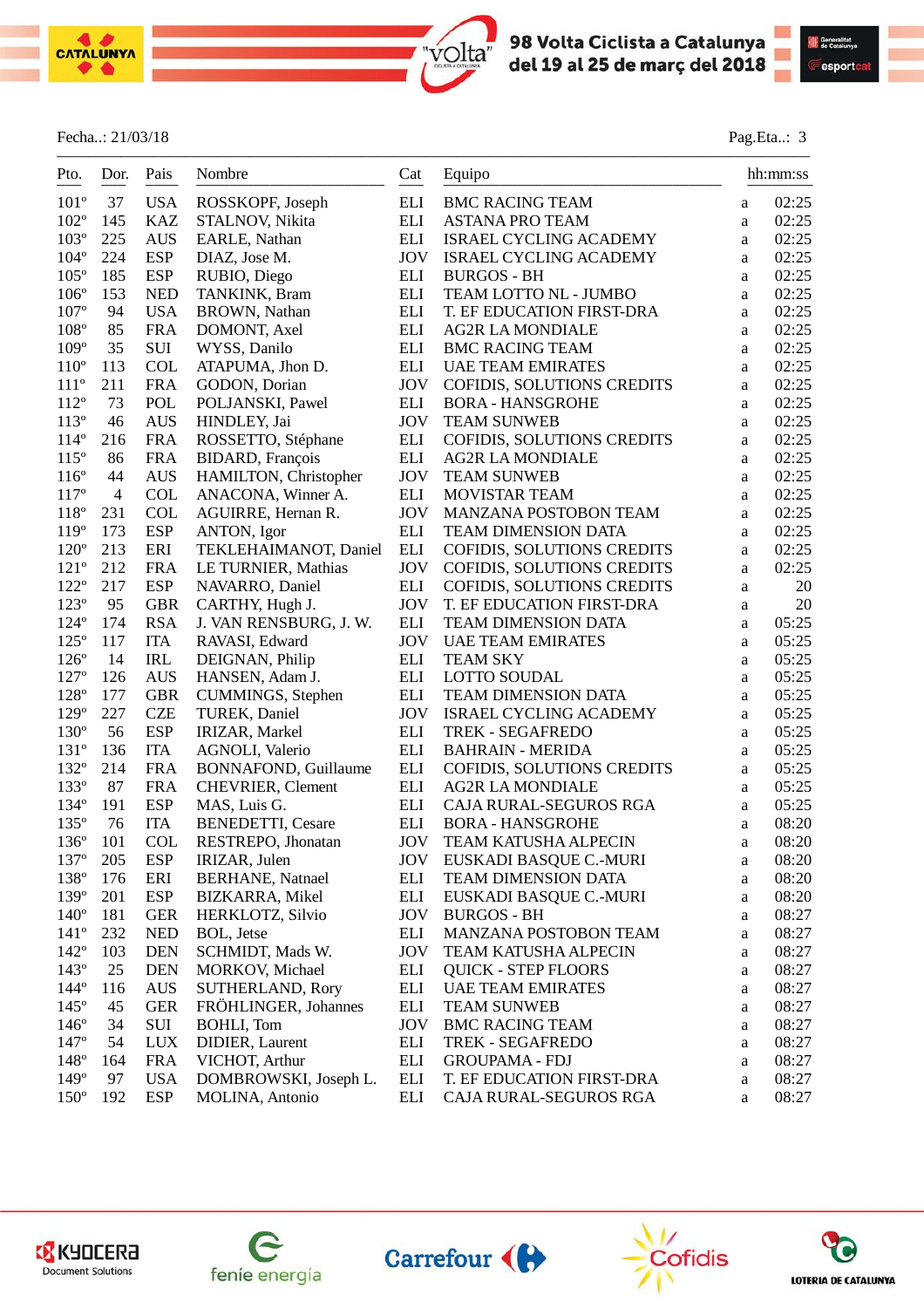

|   | Pto.          | Dor.   | Pais       | Nombre                       | Cat        | Equipo                      |   | hh:mm:ss |
|---|---------------|--------|------------|------------------------------|------------|-----------------------------|---|----------|
|   | $151^{\circ}$ | 71     | <b>IRL</b> | <b>BENNETT, Sam</b>          | <b>ELI</b> | <b>BORA - HANSGROHE</b>     | a | 08:27    |
|   | $152^{\circ}$ | 247    | <b>FRA</b> | VACHON, Florian              | ELI        | TEAM FORTUNEO - SAMSIC      | a | 08:27    |
|   | $153^{\circ}$ | 104    | <b>RUS</b> | <b>BELKOV, Maxim</b>         | ELI        | <b>TEAM KATUSHA ALPECIN</b> | a | 08:27    |
|   | $154^\circ$   | 133    | <b>ITA</b> | <b>BONIFAZIO, Niccolo</b>    | <b>JOV</b> | <b>BAHRAIN - MERIDA</b>     | a | 08:27    |
|   | $155^\circ$   | 5      | <b>ESP</b> | ERVITI, Imanol               | ELI        | MOVISTAR TEAM               | a | 08:27    |
|   | $156^\circ$   | 186    | <b>ESP</b> | TORRES, Pablo                | ELI        | <b>BURGOS - BH</b>          | a | 08:27    |
| Ċ | $157^\circ$   | $\tau$ | <b>ESP</b> | PEDRERO, Antonio             | ELI        | MOVISTAR TEAM               | a | 08:27    |
|   | 158°          | 134    | <b>SLO</b> | BOLE, Grega                  | ELI        | <b>BAHRAIN - MERIDA</b>     | a | 08:27    |
|   | $159^\circ$   | 223    | <b>AUS</b> | DEMPSTER, Zakkari            | ELI        | ISRAEL CYCLING ACADEMY      | a | 08:27    |
|   | $160^\circ$   | 183    | <b>ESP</b> | <b>EZQUERRA, Jesus</b>       | ELI        | <b>BURGOS - BH</b>          | a | 08:27    |
|   | $161^{\circ}$ | 245    | <b>FRA</b> | JARRIER, Benoit              | ELI        | TEAM FORTUNEO - SAMSIC      | a | 08:27    |
|   | $162^{\circ}$ | 36     | <b>AUS</b> | <b>SCOTSON, Miles</b>        | <b>JOV</b> | <b>BMC RACING TEAM</b>      | a | 08:27    |
|   | $163^\circ$   | 166    | <b>FRA</b> | <b>BONNET, William</b>       | ELI        | <b>GROUPAMA - FDJ</b>       | a | 08:27    |
|   | $164^\circ$   | 157    | <b>NED</b> | LINDEMAN, Bert-Jan           | ELI        | TEAM LOTTO NL - JUMBO       | a | 08:44    |
|   | $165^\circ$   | 26     | <b>COL</b> | HODEG, Alvaro J.             | <b>JOV</b> | <b>OUICK - STEP FLOORS</b>  | a | 12:50    |
|   | $166^\circ$   | 75     | <b>LAT</b> | SARAMOTINS, Aleksejs         | ELI        | <b>BORA - HANSGROHE</b>     | a | 12:50    |
|   | $167^\circ$   | 43     | <b>GER</b> | WALSCHEID, Maximilian R. JOV |            | <b>TEAM SUNWEB</b>          | a | 12:50    |
|   | 168°          | 203    | <b>FRA</b> | <b>BARTHE, Cyril</b>         | <b>JOV</b> | EUSKADI BASQUE C.-MURI      | a | 12:50    |
|   | $169^\circ$   | 115    | <b>ITA</b> | FERRARI, Roberto             | ELI        | <b>UAE TEAM EMIRATES</b>    | a | 12:50    |
|   | $170^{\circ}$ | 206    | <b>ESP</b> | SANZ, Enrique                | ELI        | EUSKADI BASQUE C.-MURI      | a | 12:50    |
|   | $171^{\circ}$ | 226    | <b>ISR</b> | <b>GOLDSTEIN, Roy</b>        | <b>JOV</b> | ISRAEL CYCLING ACADEMY      | a | 12:50    |
|   | $172^{\circ}$ | 167    | <b>FRA</b> | ROY, Jérémy                  | ELI        | <b>GROUPAMA - FDJ</b>       | a | 12:50    |
|   | $173^{\circ}$ | 62     | <b>GBR</b> | YATES, Adam                  | <b>ELI</b> | <b>MITCHELTON - SCOTT</b>   | a | 20       |

#### **MONTAÑA DE LA ETAPA**

|             |                 | -COLL DE BRACONS -Km.: 101,30 |            | $1^a$ -Cat                |          |
|-------------|-----------------|-------------------------------|------------|---------------------------|----------|
|             |                 | 1° 122 DE GENDT, Thomas       |            | <b>BEL LOTTO SOUDAL</b>   | $10-Pun$ |
|             |                 | 2° 191 MAS, Luis G.           | <b>ESP</b> | CAJA RURAL-SEGUROS RGA    | 8-Pun    |
|             |                 | 3° 201 BIZKARRA, Mikel        | <b>ESP</b> | EUSKADI BASQUE C.-MURI    | 6-Pun    |
| $4^{\circ}$ |                 | 186 TORRES, Pablo             | <b>ESP</b> | <b>BURGOS - BH</b>        | 4-Pun    |
| $5^\circ$   | 87              | <b>CHEVRIER, Clement</b>      |            | FRA AG2R LA MONDIALE      | $2-Pun$  |
| $6^{\circ}$ | 67              | <b>VERONA, Carlos</b>         | ESP        | <b>MITCHELTON - SCOTT</b> | $1-Pun$  |
|             |                 | -PORT DE COLLABOS -Km.: 139,7 |            | $2^{\circ}$ -Cat          |          |
|             |                 | 1° 122 DE GENDT, Thomas       |            | <b>BEL LOTTO SOUDAL</b>   | $5-Pun$  |
|             | $2^{\circ}$ 111 | <b>MARTIN, Daniel</b>         | IRL        | <b>UAE TEAM EMIRATES</b>  | $3-Pun$  |
|             |                 | 3° 161 PINOT, Thibaut         |            | FRA GROUPAMA - FDJ        | $2-Pun$  |
| $4^{\circ}$ | 67              | <b>VERONA, Carlos</b>         |            | ESP MITCHELTON - SCOTT    | 1-Pun    |

#### **S. INTERMEDIO DE LA ETAPA**

|  | -CENTELLES -Km.: 49,90       |                            |            |
|--|------------------------------|----------------------------|------------|
|  | 1° 122 DE GENDT. Thomas      | BEL LOTTO SOUDAL           | 3-Pun 3"   |
|  | $2^{\circ}$ 191 MAS, Luis G. | ESP CAJA RURAL-SEGUROS RGA | $2-Pun 2"$ |
|  | 3° 186 TORRES, Pablo         | ESP BURGOS - BH            | 1-Pun 1"   |









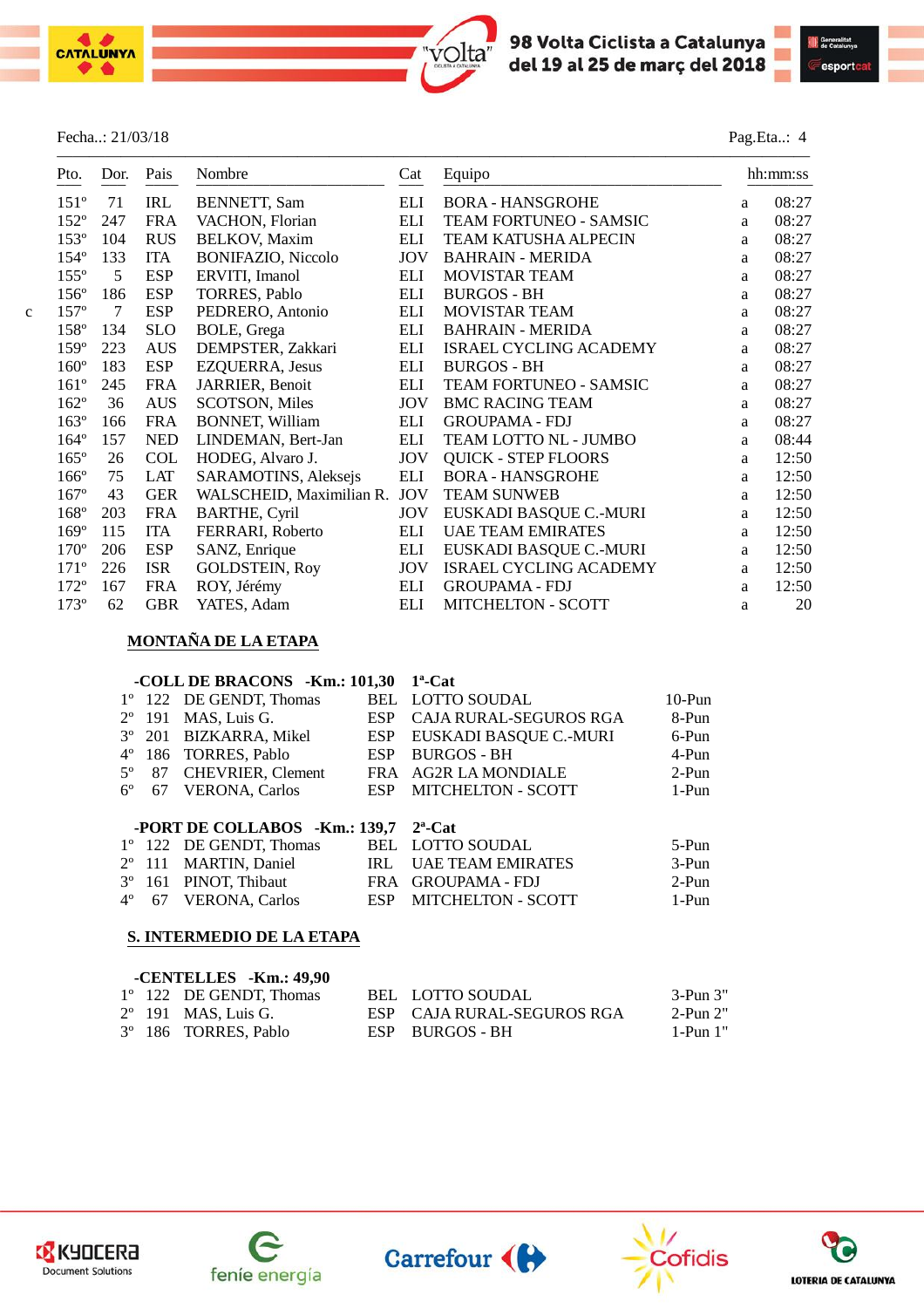



#### **-SANT ESTEVE D'EN BAS -Km.: 111,70**

|  | $1^{\circ}$ 191 MAS, Luis G.     | ESP CAJA RURAL-SEGUROS RGA | $3-Pun 3"$ |
|--|----------------------------------|----------------------------|------------|
|  |                                  |                            |            |
|  | $2^{\circ}$ 122 DE GENDT, Thomas | BEL LOTTO SOUDAL           | 2-Pun 2"   |
|  | 3° 201 BIZKARRA, Mikel           | ESP EUSKADI BASQUE C.-MURI | $1-Pun 1"$ |
|  |                                  |                            |            |

#### **EQUIPOS DE LA ETAPA**

40

**CATALUNYA** 

| $1^{\circ}$     | <b>LOTTO SOUDAL</b>           | <b>LTS</b> | 12:42:04 |   |       |
|-----------------|-------------------------------|------------|----------|---|-------|
| $2^{\circ}$     | <b>QUICK - STEP FLOORS</b>    | <b>OST</b> | 12:42:24 | a | 20    |
| $3^{\circ}$     | <b>GROUPAMA - FDJ</b>         | <b>GFC</b> | 12:42:24 | a | 20    |
| $4^{\circ}$     | <b>BAHRAIN - MERIDA</b>       | TBM        | 12:42:24 | a | 20    |
| $5^{\circ}$     | <b>AG2R LA MONDIALE</b>       | ALM        | 12:42:24 | a | 20    |
| $6^{\circ}$     | <b>MITCHELTON - SCOTT</b>     | MTS.       | 12:42:24 | a | 20    |
| $7^{\circ}$     | <b>MOVISTAR TEAM</b>          | <b>MOV</b> | 12:42:24 | a | 20    |
| $8^{\circ}$     | <b>ASTANA PRO TEAM</b>        | <b>AST</b> | 12:42:24 | a | 20    |
| $9^{\circ}$     | <b>TREK - SEGAFREDO</b>       | <b>TFS</b> | 12:42:24 | a | 20    |
| 10 <sup>o</sup> | <b>TEAM FORTUNEO - SAMSIC</b> | <b>FST</b> | 12:42:24 | a | 20    |
| $11^{\circ}$    | EUSKADI BASQUE C.-MURI        | <b>EUS</b> | 12:42:24 | a | 20    |
| $12^{\circ}$    | <b>UAE TEAM EMIRATES</b>      | UAD        | 12:42:24 | a | 20    |
| $13^{\circ}$    | <b>BMC RACING TEAM</b>        | <b>BMC</b> | 12:42:24 | a | 20    |
| $14^{\circ}$    | <b>BORA - HANSGROHE</b>       | <b>BOH</b> | 12:42:24 | a | 20    |
| $15^{\circ}$    | TEAM LOTTO NL - JUMBO         | <b>TLJ</b> | 12:42:24 | a | 20    |
| $16^{\circ}$    | <b>TEAM DIMENSION DATA</b>    | DDD.       | 12:42:24 | a | 20    |
| $17^{\circ}$    | <b>CAJA RURAL-SEGUROS RGA</b> | <b>CJR</b> | 12:42:24 | a | 20    |
| $18^{\circ}$    | <b>TEAM SKY</b>               | <b>SKY</b> | 12:42:24 | a | 20    |
| $19^{\circ}$    | T. EF EDUCATION FIRST-DRA     | <b>EFD</b> | 12:42:24 | a | 20    |
| $20^{\circ}$    | <b>TEAM KATUSHA ALPECIN</b>   | TKA        | 12:42:24 | a | 20    |
| $21^{\circ}$    | <b>MANZANA POSTOBON TEAM</b>  | <b>MZN</b> | 12:42:24 | a | 20    |
| $22^{\circ}$    | <b>ISRAEL CYCLING ACADEMY</b> | <b>ICA</b> | 12:44:29 | a | 02:25 |
| $23^{\circ}$    | <b>BURGOS - BH</b>            | <b>BBH</b> | 12:44:29 | a | 02:25 |
| $24^{\circ}$    | <b>TEAM SUNWEB</b>            | <b>SUN</b> | 12:46:34 | a | 04:30 |
| $25^{\circ}$    | COFIDIS, SOLUTIONS CREDITS    | <b>COF</b> | 12:46:34 | a | 04:30 |

----------------------------------------









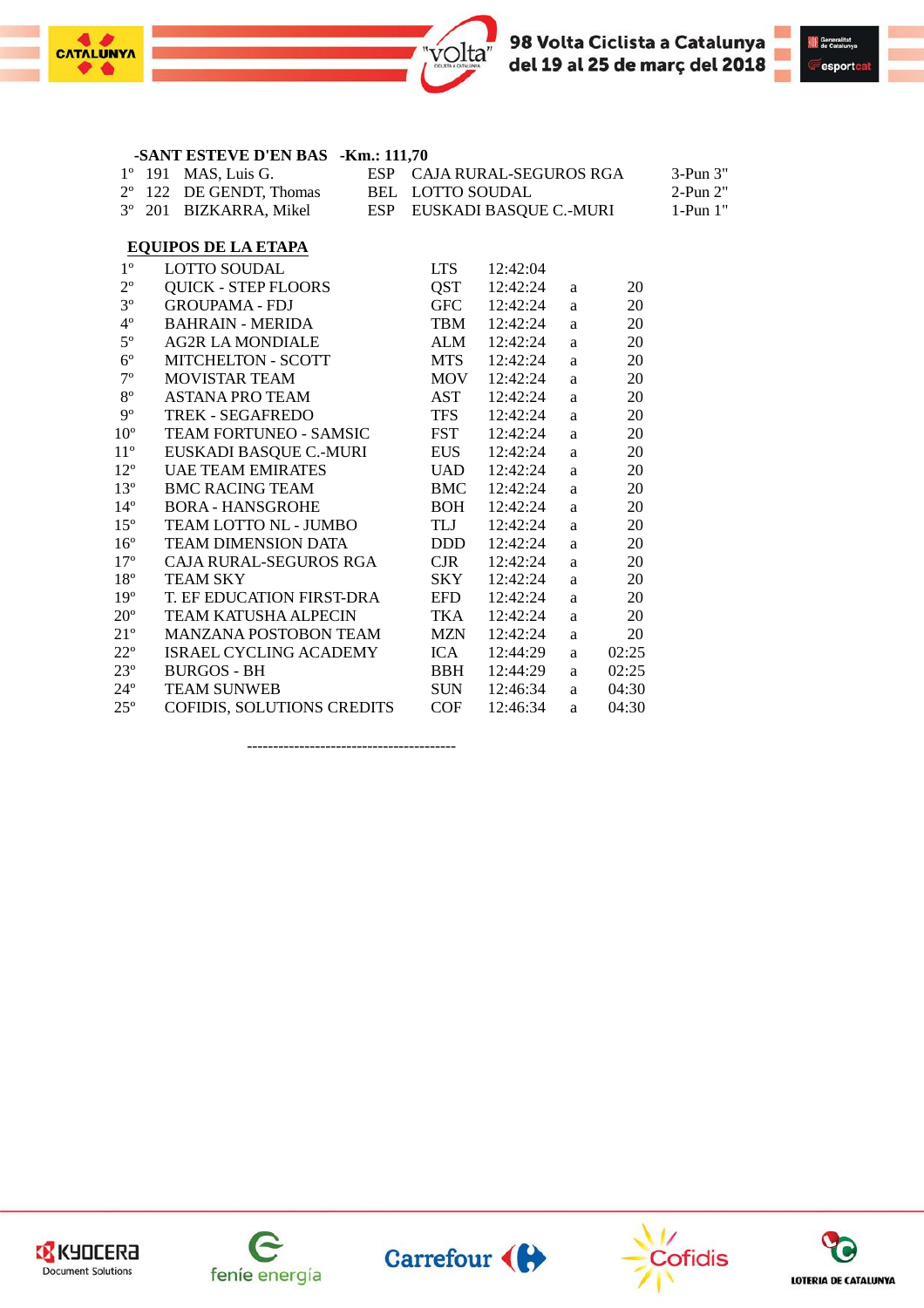



Organiza.: Volta Ciclista a Catalunya AE GENERAL INDIVIDUAL DESPUES DE LA ETAPA 3<sup>ª</sup> Fecha..: 21/03/18 Km.: 481,1 Media..: 38,238-K/h Pag.Gral..: 1

|             | Pto.<br>$- -$   | Dor.<br>$---$  | Pais<br>$- - - -$                  | Nombre                   | Cat        | Equipo                     |              | hh:mm:ss | Ptos  |
|-------------|-----------------|----------------|------------------------------------|--------------------------|------------|----------------------------|--------------|----------|-------|
|             | $1^{\circ}$     | 122            | <b>BEL</b>                         | DE GENDT, Thomas         | <b>ELI</b> | <b>LOTTO SOUDAL</b>        |              | 12:34:54 | 225*  |
|             | $2^{\rm o}$     | $\mathbf{1}$   | <b>ESP</b>                         | VALVERDE, Alejandro      | <b>ELI</b> | <b>MOVISTAR TEAM</b>       | $\rm{a}$     | 23       | $21*$ |
|             | $3^{\circ}$     | 77             | <b>AUS</b>                         | MCCARTHY, Jay            | ELI        | <b>BORA - HANSGROHE</b>    | a            | 27       | 46*   |
|             | $4^{\circ}$     | 66             | <b>RSA</b>                         | <b>IMPEY, Daryl</b>      | <b>ELI</b> | <b>MITCHELTON - SCOTT</b>  | a            | 29       | 33*   |
|             | $5^{\circ}$     | 61             | <b>GBR</b>                         | YATES, Simon             | <b>ELI</b> | MITCHELTON - SCOTT         | a            | 29       | $81*$ |
|             | $6^{\circ}$     | 161            | <b>FRA</b>                         | PINOT, Thibaut           | <b>ELI</b> | <b>GROUPAMA - FDJ</b>      | a            | 31       | 219*  |
|             | $7^{\circ}$     | $\overline{c}$ | <b>COL</b>                         | QUINTANA, Nairo          | <b>ELI</b> | <b>MOVISTAR TEAM</b>       | a            | 34       | $70*$ |
|             | $8^{\rm o}$     | 131            | <b>SLO</b>                         | MOHORIC, Matej           | <b>JOV</b> | <b>BAHRAIN - MERIDA</b>    | a            | 35       | 23    |
|             | $9^{\circ}$     | 21             | <b>LUX</b>                         | <b>JUNGELS, Bob</b>      | ELI        | <b>QUICK - STEP FLOORS</b> | a            | 35       | 39    |
| c           | $10^{\circ}$    | 207            | <b>ESP</b>                         | PRADES, Eduard           | <b>ELI</b> | EUSKADI BASQUE C.-MURI     | a            | 35       | 44    |
|             | $11^{\circ}$    | 16             | <b>COL</b>                         | BERNAL, Egan A.          | <b>JOV</b> | <b>TEAM SKY</b>            | a            | 35       | 50    |
|             | $12^{\circ}$    | 135            | <b>ITA</b>                         | GASPAROTTO, Enrico       | ELI        | <b>BAHRAIN - MERIDA</b>    | a            | 35       | 61    |
|             | $13^{\circ}$    | 165            | <b>AUT</b>                         | PREIDLER, Georg          | <b>ELI</b> | <b>GROUPAMA - FDJ</b>      | a            | 35       | 65    |
|             | $14^{\circ}$    | 57             | <b>LAT</b>                         | <b>SKUJINS, Toms</b>     | ELI        | TREK - SEGAFREDO           | a            | 35       | 70    |
|             | $15^{\circ}$    | 241            | <b>FRA</b>                         | <b>BARGUIL, Warren</b>   | ELI        | TEAM FORTUNEO - SAMSIC     | a            | 35       | 74    |
|             | $16^{\circ}$    | 125            | <b>BEL</b>                         | VANENDERT, Jelle         | <b>ELI</b> | LOTTO SOUDAL               | a            | 35       | 76    |
|             | $17^{\circ}$    | 172            | ERI                                | KUDUS, Merhawi           | <b>JOV</b> | TEAM DIMENSION DATA        | $\mathbf{a}$ | 35       | 85    |
|             | $18^{\rm o}$    | 127            | <b>BEL</b>                         | LAMBRECHT, Bjorg         | <b>JOV</b> | LOTTO SOUDAL               | a            | 35       | 85    |
|             | 19 <sup>°</sup> | 82             | <b>FRA</b>                         | LATOUR, Pierre R.        | <b>JOV</b> | <b>AG2R LA MONDIALE</b>    | a            | 35       | 86    |
|             | $20^{\circ}$    | 111            | $\ensuremath{\mathsf{IRL}}\xspace$ | <b>MARTIN, Daniel</b>    | <b>ELI</b> | <b>UAE TEAM EMIRATES</b>   | a            | 35       | 87    |
|             | $21^{\circ}$    | 132            | <b>ITA</b>                         | VISCONTI, Giovanni       | ELI        | <b>BAHRAIN - MERIDA</b>    | a            | 35       | 100   |
|             | $22^{\circ}$    | 96             | <b>USA</b>                         | HOWES, Alex              | ELI        | T. EF EDUCATION FIRST-DRA  | a            | 35       | 102   |
|             | $23^{\rm o}$    | 24             | <b>GER</b>                         | SCHACHMANN, Maxi.        | <b>JOV</b> | <b>QUICK - STEP FLOORS</b> | a            | 35       | 107   |
|             | $24^{\circ}$    | 84             | <b>FRA</b>                         | CHEREL, Mikael           | ELI        | <b>AG2R LA MONDIALE</b>    | a            | 35       | 107   |
|             | $25^{\circ}$    | 143            | <b>RUS</b>                         | CHERNETSKI, Sergei       | ELI        | <b>ASTANA PRO TEAM</b>     | a            | 35       | 109   |
|             | $26^{\circ}$    | 163            | <b>FRA</b>                         | GAUDU, David             | <b>JOV</b> | <b>GROUPAMA - FDJ</b>      | a            | 35       | 119   |
|             | $27^{\circ}$    | 65             | <b>AUS</b>                         | HAIG, Jack               | <b>JOV</b> | <b>MITCHELTON - SCOTT</b>  | a            | 35       | 119   |
|             | $28^{\circ}$    | 81             | $\rm SUI$                          | FRANK, Mathias           | ELI        | <b>AG2R LA MONDIALE</b>    | a            | 35       | 123   |
| c           | $29^\circ$      | 6              | <b>ESP</b>                         | SOLER, Marc              | <b>JOV</b> | MOVISTAR TEAM              | a            | 35       | 123   |
| $\mathbf c$ | $30^{\circ}$    | 187            | <b>ESP</b>                         | SIMON, Jordi             | ELI        | <b>BURGOS - BH</b>         | $\rm{a}$     | 35       | 125   |
|             | $31^{\circ}$    | 152            | <b>NZL</b>                         | <b>BENNETT, George</b>   | ELI        | TEAM LOTTO NL - JUMBO      | $\rm{a}$     | 35       | 130   |
|             | $32^{\circ}$    | 74             | <b>AUT</b>                         | MÜHLBERGER, Gregor       | <b>JOV</b> | <b>BORA - HANSGROHE</b>    | a            | 35       | 133   |
|             | $33^{\circ}$    | 32             | <b>USA</b>                         | <b>BOOKWALTER, Brent</b> | ELI        | <b>BMC RACING TEAM</b>     | a            | 35       | 137   |
|             | $34^{\circ}$    | 41             | <b>BEL</b>                         | <b>VERVAEKE, Louis</b>   | <b>JOV</b> | <b>TEAM SUNWEB</b>         | a            | 35       | 140   |
|             | $35^{\circ}$    | 72             | <b>ITA</b>                         | FORMOLO, Davide          | ELI        | <b>BORA - HANSGROHE</b>    | a            | 35       | 140   |
|             | $36^{\circ}$    | 151            | <b>NED</b>                         | KRUIJSWIJK, Steven       | <b>ELI</b> | TEAM LOTTO NL - JUMBO      | a            | 35       | 146   |
|             | $37^{\circ}$    | 11             | $\ensuremath{\text{COL}}$          | HENAO, Sergio L.         | ELI        | <b>TEAM SKY</b>            |              | 35       | 147   |
|             | $38^{\circ}$    | 141            | <b>DEN</b>                         | HANSEN, Jesper           | ELI        | ASTANA PRO TEAM            | a            | 35       | 149   |
|             | $39^\circ$      | 92             | CAN                                | WOODS, Michael           | ELI        | T. EF EDUCATION FIRST-DRA  | a            | 35       | 149   |
|             | $40^{\circ}$    | 202            |                                    |                          |            |                            | a            | 35       | 155   |
|             | $41^{\circ}$    |                | <b>ESP</b>                         | BRAVO, Garikoitz         | ELI        | EUSKADI BASQUE C.-MURI     | $\rm{a}$     |          |       |
|             |                 | 195            | <b>AUS</b>                         | SCHULTZ, Nicholas        | JOV        | CAJA RURAL-SEGUROS RGA     | a            | 35       | 162   |
|             | $42^{\circ}$    | 31             | <b>USA</b>                         | VAN GARDEREN, Tejay      | ELI        | <b>BMC RACING TEAM</b>     | a            | 35       | 163   |
|             | $43^{\circ}$    | 63             | <b>COL</b>                         | CHAVES, Jhoan E.         | <b>ELI</b> | <b>MITCHELTON - SCOTT</b>  | a            | 35       | 165   |
|             | $44^{\circ}$    | 112            | <b>ITA</b>                         | ARU, Fabio               | ELI        | <b>UAE TEAM EMIRATES</b>   | a            | 35       | 167   |
|             | $45^{\circ}$    | 22             | <b>ESP</b>                         | MAS, Enric               | <b>JOV</b> | <b>QUICK - STEP FLOORS</b> | a            | 35       | 167   |
|             | $46^{\circ}$    | 142            | <b>ESP</b>                         | BILBAO, Pello            | ELI        | <b>ASTANA PRO TEAM</b>     | a            | 35       | 176   |
|             | $47^{\circ}$    | 244            | <b>FRA</b>                         | <b>GESBERT, Elie</b>     | <b>JOV</b> | TEAM FORTUNEO - SAMSIC     | a            | 35       | 179   |
|             | $48^{\circ}$    | 144            | <b>KAZ</b>                         | ZEITS, Andrey            | ELI        | <b>ASTANA PRO TEAM</b>     | a            | 35       | 191   |
|             | $49^\circ$      | 154            | <b>NED</b>                         | CLEMENT, Stef            | ELI        | TEAM LOTTO NL - JUMBO      | $\rm{a}$     | 35       | 191   |
|             | $50^{\circ}$    | 114            | <b>NOR</b>                         | LAENGEN, Vegard S.       | ELI        | <b>UAE TEAM EMIRATES</b>   | a            | 35       | 195   |









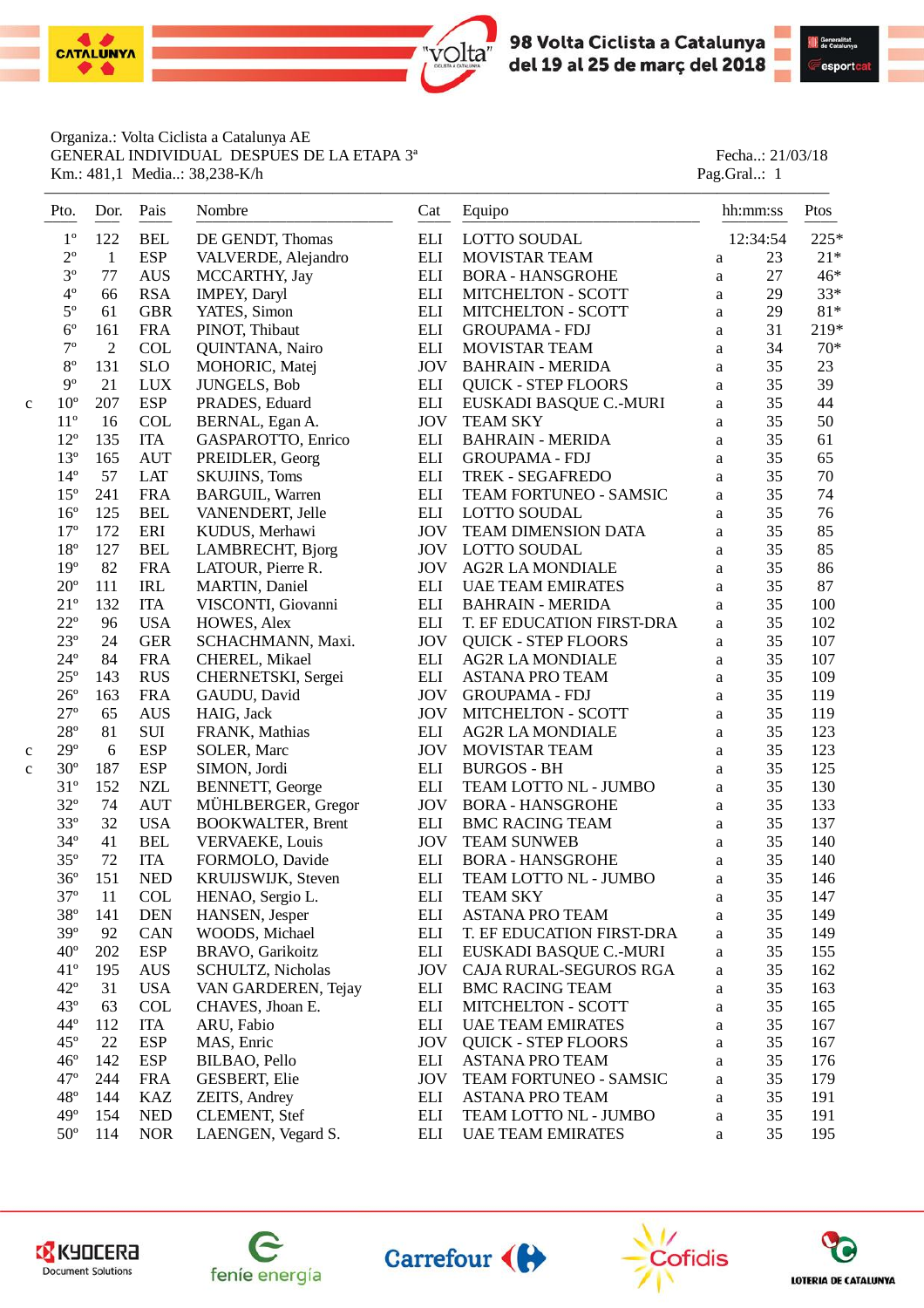



#### Fecha..: 21/03/18 Pag.Gral..: 2

| Pto.          | Dor.<br>$---$ | Pais<br>$- - - -$ | Nombre                 | Cat                | Equipo                            |   | hh:mm:ss | Ptos<br>---- |
|---------------|---------------|-------------------|------------------------|--------------------|-----------------------------------|---|----------|--------------|
| $51^{\circ}$  | 83            | <b>LUX</b>        | GASTAUER, Ben          | ELI                | <b>AG2R LA MONDIALE</b>           | a | 35       | 198          |
| $52^{\circ}$  | 105           | <b>BEL</b>        | CRAS, Steff            | <b>JOV</b>         | TEAM KATUSHA ALPECIN              | a | 35       | 201          |
| $53^{\circ}$  | 3             | <b>ESP</b>        | ROJAS, José            | <b>ELI</b>         | MOVISTAR TEAM                     | a | 35       | 204          |
| 54°           | 246           | <b>FRA</b>        | MOINARD, Amael         | <b>ELI</b>         | TEAM FORTUNEO - SAMSIC            | a | 35       | 209          |
| $55^{\circ}$  | 221           | <b>BEL</b>        | HERMANS, Ben           | <b>ELI</b>         | ISRAEL CYCLING ACADEMY            | a | 35       | 212          |
| $56^{\circ}$  | 15            | <b>FRA</b>        | ELISSONDE, Kenny       | <b>ELI</b>         | <b>TEAM SKY</b>                   | a | 35       | 215          |
| $57^{\circ}$  | 147           | <b>CZE</b>        | HIRT, Jan              | <b>ELI</b>         | <b>ASTANA PRO TEAM</b>            | a | 35       | 218          |
| 58°           | 236           | <b>COL</b>        | REYES, Aldemar         | <b>JOV</b>         | MANZANA POSTOBON TEAM             | a | 35       | 221          |
| $59^\circ$    | 33            | <b>IRL</b>        | ROCHE, Nicolas         | <b>ELI</b>         | <b>BMC RACING TEAM</b>            | a | 35       | 222          |
| $60^{\circ}$  | 171           | <b>RSA</b>        | <b>MEINTJES, Louis</b> | <b>ELI</b>         | <b>TEAM DIMENSION DATA</b>        | a | 35       | 231          |
| $61^{\circ}$  | 95            | <b>GBR</b>        | CARTHY, Hugh J.        | <b>JOV</b>         | T. EF EDUCATION FIRST-DRA         | a | 35       | 235          |
| $62^{\circ}$  | 243           | <b>NOR</b>        | LUNKE, Sindre S.       | <b>JOV</b>         | TEAM FORTUNEO - SAMSIC            | a | 35       | 236          |
| $63^\circ$    | 156           | <b>BEL</b>        | DE TIER, Floris        | <b>ELI</b>         | TEAM LOTTO NL - JUMBO             | a | 35       | 239          |
| $64^\circ$    | 175           | <b>AUS</b>        | O'CONNOR, Ben          | <b>JOV</b>         | <b>TEAM DIMENSION DATA</b>        | a | 35       | 241          |
| $65^{\circ}$  | 93            | <b>COL</b>        | MARTINEZ, Daniel F.    | <b>JOV</b>         | T. EF EDUCATION FIRST-DRA         | a | 35       | 242          |
| $66^{\circ}$  | 237           | <b>POR</b>        | VILELA, Ricardo        | <b>ELI</b>         | MANZANA POSTOBON TEAM             | a | 35       | 242          |
| $67^\circ$    | 62            | <b>GBR</b>        | YATES, Adam            | <b>ELI</b>         | <b>MITCHELTON - SCOTT</b>         | a | 35       | 246          |
| $68^{\circ}$  | 217           | <b>ESP</b>        | NAVARRO, Daniel        | <b>ELI</b>         | <b>COFIDIS, SOLUTIONS CREDITS</b> | a | 35       | 261          |
| $69^\circ$    | 106           | <b>ITA</b>        | FABBRO, Matteo         | <b>JOV</b>         | TEAM KATUSHA ALPECIN              | a | 35       | 262          |
| $70^{\circ}$  | 67            | <b>ESP</b>        | <b>VERONA</b> , Carlos | <b>ELI</b>         | <b>MITCHELTON - SCOTT</b>         | a | 35       | 262          |
| $71^{\circ}$  | 91            | <b>FRA</b>        | ROLLAND, Pierre        | <b>ELI</b>         | T. EF EDUCATION FIRST-DRA         | a | 35       | 263          |
| $72^{\circ}$  | 233           | <b>COL</b>        | DUARTE, Fabio A.       | <b>ELI</b>         | MANZANA POSTOBON TEAM             | a | 35       | 263          |
| $73^{\circ}$  | 193           | <b>ESP</b>        | PARDILLA, Sergio       | <b>ELI</b>         | CAJA RURAL-SEGUROS RGA            | a | 35       | 264          |
| $74^{\circ}$  | 234           | <b>COL</b>        | GARCIA, Jhojan O.      | <b>JOV</b>         | MANZANA POSTOBON TEAM             | a | 35       | 265          |
| $75^{\circ}$  | 52            | <b>USA</b>        | STETINA, Peter         | <b>ELI</b>         | <b>TREK - SEGAFREDO</b>           | a | 35       | 274          |
| $76^{\circ}$  | 196           | POR               | SILVA, Joaquim         | <b>ELI</b>         | CAJA RURAL-SEGUROS RGA            | a | 35       | 282          |
| $77^{\circ}$  | 162           | $\rm SUI$         | REICHENBACH, Sébastien | $\mathop{\rm ELI}$ | <b>GROUPAMA - FDJ</b>             | a | 35       | 287          |
| $78^{\circ}$  | 17            | <b>ESP</b>        | LOPEZ, David           | <b>ELI</b>         | <b>TEAM SKY</b>                   | a | 35       | 315          |
| 79°           | 222           | <b>ESP</b>        | PLAZA, Ruben           | <b>ELI</b>         | ISRAEL CYCLING ACADEMY            | a | 35       | 322          |
| $80^{\circ}$  | 55            | <b>DEN</b>        | EG, Niklas             | <b>JOV</b>         | TREK - SEGAFREDO                  | a | 01:08    | 234          |
| 81°           | 53            | <b>ETH</b>        | GRMAY, Tsgabu G.       | ELI                | TREK - SEGAFREDO                  | a | 01:08    | 271          |
| $82^{\circ}$  | 51            | <b>COL</b>        | PANTANO, Jarlinson     | ELI                | <b>TREK - SEGAFREDO</b>           | a | 01:24    | 143          |
| 83°           | 23            | <b>ECU</b>        | NARVAEZ, Jhonnatan     | <b>JOV</b>         | <b>QUICK - STEP FLOORS</b>        | a | 01:24    | 200          |
| 84°           | 102           | <b>CRO</b>        | KISERLOVSKI, Robert    | <b>ELI</b>         | <b>TEAM KATUSHA ALPECIN</b>       | a | 01:24    | 316          |
| $85^{\circ}$  | 64            | <b>AUS</b>        | POWER, Rob             | <b>JOV</b>         | <b>MITCHELTON - SCOTT</b>         | a | 01:26    | 292          |
| $86^{\circ}$  | 235           | <b>COL</b>        | PAREDES, Wilmar A.     | <b>JOV</b>         | MANZANA POSTOBON TEAM             | a | 01:29    | 308          |
| 87°           | 13            | <b>COL</b>        | HENAO, Sebastian       | JOV                | <b>TEAM SKY</b>                   | a | 01:37    | 292          |
| 88°           | 137           | <b>SLO</b>        | NOVAK, Domen           |                    | <b>JOV BAHRAIN - MERIDA</b>       | a | 01:57    | 271          |
| 89°           | 204           | ESP               | SAEZ, Hector           | JOV                | EUSKADI BASQUE C.-MURI            | a | 02:02    | 338          |
| $90^\circ$    | 184           | ESP               | MERINO, Igor           | ELI                | <b>BURGOS - BH</b>                | a | 02:07    | $367*$       |
| 91°           | 12            | <b>GBR</b>        | GEOGHEGAN, Tao         | <b>JOV</b>         | <b>TEAM SKY</b>                   | a | 02:18    | 135          |
| $92^{\circ}$  | 44            | <b>AUS</b>        | HAMILTON, Christopher  | <b>JOV</b>         | <b>TEAM SUNWEB</b>                | a | 02:40    | 203          |
| $93^\circ$    | 121           | <b>GBR</b>        | SHAW, James            | <b>JOV</b>         | <b>LOTTO SOUDAL</b>               | a | 02:40    | 230          |
| 94°           | 94            | <b>USA</b>        | <b>BROWN</b> , Nathan  | <b>ELI</b>         | T. EF EDUCATION FIRST-DRA         | a | 02:40    | 256          |
| $95^{\circ}$  | 194           | <b>ESP</b>        | RODRIGUEZ, Cristian    | <b>JOV</b>         | CAJA RURAL-SEGUROS RGA            | a | 02:40    | 277          |
| $96^{\circ}$  | 212           | <b>FRA</b>        | LE TURNIER, Mathias    | JOV                | COFIDIS, SOLUTIONS CREDITS        | a | 02:40    | 305          |
| $97^\circ$    | 225           | <b>AUS</b>        | EARLE, Nathan          | ELI                | <b>ISRAEL CYCLING ACADEMY</b>     | a | 02:40    | 318          |
| 98°           | 37            | <b>USA</b>        | ROSSKOPF, Joseph       | ELI                | <b>BMC RACING TEAM</b>            | a | 03:29    | 232          |
| 99°           | 124           | <b>BEL</b>        | <b>MONFORT, Maxime</b> | ELI                | <b>LOTTO SOUDAL</b>               | a | 03:29    | 266          |
| $100^{\circ}$ | 85            | <b>FRA</b>        | DOMONT, Axel           | ELI                | <b>AG2R LA MONDIALE</b>           | a | 03:29    | 271          |

 $\mathcal{L}=\{1,2,3,4\}$  , we can consider the constant of  $\mathcal{L}=\{1,2,3,4\}$ 









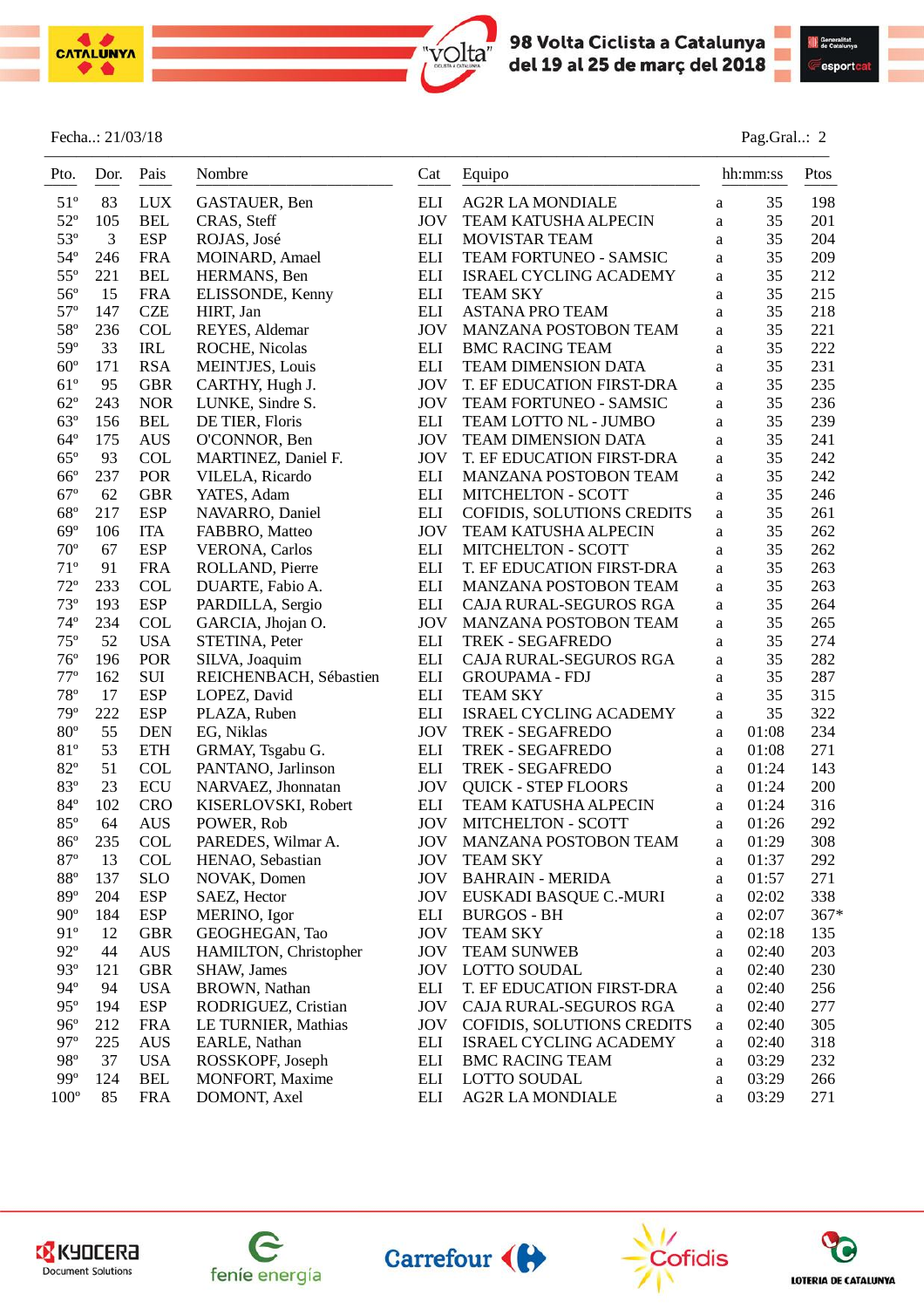



#### Fecha..: 21/03/18 Pag.Gral..: 3

|   | Pto.          | Dor.           | Pais       | Nombre                   | Cat                         | Equipo                        |              | hh:mm:ss | Ptos   |
|---|---------------|----------------|------------|--------------------------|-----------------------------|-------------------------------|--------------|----------|--------|
|   | $101^{\circ}$ | 42             | <b>NED</b> | TEN DAM, Laurens         | ELI                         | <b>TEAM SUNWEB</b>            | a            | 03:29    | 302    |
|   | $102^{\circ}$ | 145            | <b>KAZ</b> | STALNOV, Nikita          | ELI                         | <b>ASTANA PRO TEAM</b>        | a            | 03:29    | 311    |
|   | $103^{\circ}$ | 211            | <b>FRA</b> | GODON, Dorian            | <b>JOV</b>                  | COFIDIS, SOLUTIONS CREDITS    | $\rm{a}$     | 03:29    | 317    |
|   | $104^\circ$   | 197            | <b>URU</b> | FERRARI, Fabricio        | ELI                         | CAJA RURAL-SEGUROS RGA        | a            | 03:29    | 331    |
|   | $105^{\circ}$ | 123            | <b>BEL</b> | ARMEE, Sander            | $\mathop{\rm ELI}$          | <b>LOTTO SOUDAL</b>           | $\rm{a}$     | 03:29    | 351    |
|   | $106^{\circ}$ | 113            | <b>COL</b> | ATAPUMA, Jhon D.         | <b>ELI</b>                  | <b>UAE TEAM EMIRATES</b>      | $\rm{a}$     | 03:29    | 361    |
|   | $107^{\circ}$ | 27             | <b>GBR</b> | KNOX, James              | <b>JOV</b>                  | <b>QUICK - STEP FLOORS</b>    | a            | 03:52    | 316    |
|   | $108^{\circ}$ | 146            | <b>UKR</b> | GRIVKO, Andrey           | ELI                         | <b>ASTANA PRO TEAM</b>        | a            | 04:02    | $271*$ |
|   | $109^\circ$   | 35             | SUI        | WYSS, Danilo             | <b>ELI</b>                  | <b>BMC RACING TEAM</b>        | a            | 04:07    | 252    |
|   | $110^{\circ}$ | 107            | <b>RSA</b> | SMIT, Willem J.          | <b>ELI</b>                  | <b>TEAM KATUSHA ALPECIN</b>   | a            | 04:07    | 289    |
|   | $111^\circ$   | 224            | <b>ESP</b> | DIAZ, Jose M.            | <b>JOV</b>                  | ISRAEL CYCLING ACADEMY        | a            | 04:07    | 296    |
|   | $112^{\circ}$ | $\overline{4}$ | <b>COL</b> | ANACONA, Winner A.       | ELI                         | MOVISTAR TEAM                 | a            | 04:07    | 336    |
|   | $113^{\circ}$ | 86             | <b>FRA</b> | BIDARD, François         | ELI                         | <b>AG2R LA MONDIALE</b>       | a            | 04:07    | 377    |
|   | $114^{\circ}$ | 173            | <b>ESP</b> | ANTON, Igor              | <b>ELI</b>                  | <b>TEAM DIMENSION DATA</b>    | a            | 04:14    | 403    |
|   | $115^{\circ}$ | 46             | <b>AUS</b> | HINDLEY, Jai             | <b>JOV</b>                  | <b>TEAM SUNWEB</b>            | a            | 04:33    | 399    |
|   | $116^{\circ}$ | 231            | <b>COL</b> | AGUIRRE, Hernan R.       | <b>JOV</b>                  | MANZANA POSTOBON TEAM         | a            | 04:33    | 404    |
|   | $117^{\circ}$ | 47             | <b>AUS</b> | STORER, Michael          | <b>JOV</b>                  | <b>TEAM SUNWEB</b>            | a            | 04:40    | 395    |
|   | $118^{\circ}$ | 242            | <b>FRA</b> | MAISON, Jérémy           | $\rm JOV$                   | TEAM FORTUNEO - SAMSIC        | a            | 04:48    | 396    |
|   | 119°          | 153            | <b>NED</b> | TANKINK, Bram            | $\mathop{\rm ELI}$          | TEAM LOTTO NL - JUMBO         | $\rm{a}$     | 05:19    | 358    |
|   | $120^{\circ}$ | 191            | <b>ESP</b> | MAS, Luis G.             | $\mathop{\rm ELI}$          | CAJA RURAL-SEGUROS RGA        | a            | 05:35    | 212*   |
|   | $121^{\circ}$ | 185            | <b>ESP</b> | RUBIO, Diego             | ELI                         | <b>BURGOS - BH</b>            | a            | 05:57    | 321    |
|   | $122^{\circ}$ | 87             | <b>FRA</b> | CHEVRIER, Clement        | $\mathop{\rm ELI}$          | <b>AG2R LA MONDIALE</b>       | a            | 06:29    | 307    |
|   | $123^{\circ}$ | 174            | <b>RSA</b> | J. VAN RENSBURG, J. W.   | ELI                         | <b>TEAM DIMENSION DATA</b>    | a            | 06:29    | 322    |
|   | $124^{\circ}$ | 117            | <b>ITA</b> | RAVASI, Edward           | <b>JOV</b>                  | <b>UAE TEAM EMIRATES</b>      | $\rm{a}$     | 07:07    | 351    |
|   | $125^{\circ}$ | 136            | <b>ITA</b> | <b>AGNOLI</b> , Valerio  | ELI                         | <b>BAHRAIN - MERIDA</b>       | $\rm{a}$     | 07:07    | 392    |
|   | $126^{\circ}$ | 227            | <b>CZE</b> | TUREK, Daniel            | <b>JOV</b>                  | ISRAEL CYCLING ACADEMY        | $\mathbf{a}$ | 07:12    | 401*   |
|   | $127^{\circ}$ | 214            | <b>FRA</b> | BONNAFOND, Guillaume     | ELI                         | COFIDIS, SOLUTIONS CREDITS    | a            | 07:14    | 431    |
|   | $128^{\circ}$ | 73             | <b>POL</b> | POLJANSKI, Pawel         | <b>ELI</b>                  | <b>BORA - HANSGROHE</b>       | a            | 08:28    | 389    |
|   | 129°          | 186            | <b>ESP</b> | TORRES, Pablo            | ELI                         | <b>BURGOS - BH</b>            | a            | 08:41    | $351*$ |
|   | $130^\circ$   | 164            | <b>FRA</b> | VICHOT, Arthur           | <b>ELI</b>                  | <b>GROUPAMA - FDJ</b>         | $\rm{a}$     | 08:42    | 345    |
|   | $131^{\circ}$ | 126            | <b>AUS</b> | HANSEN, Adam J.          | $\mathop{\rm ELI}$          | <b>LOTTO SOUDAL</b>           | $\rm{a}$     | 08:57    | 425    |
|   | $132^{\circ}$ | 14             | IRL        | DEIGNAN, Philip          | $\mathop{\rm ELI}$          | <b>TEAM SKY</b>               | $\rm{a}$     | 08:57    | 439    |
|   | $133^\circ$   | 182            | <b>ESP</b> | CUBERO, Jorge            | $\mathop{\rm ELI}\nolimits$ | <b>BURGOS - BH</b>            | $\rm{a}$     | 09:06    | 381    |
|   | $134^\circ$   | 216            | <b>FRA</b> | ROSSETTO, Stéphane       | ELI                         | COFIDIS, SOLUTIONS CREDITS    | a            | 09:13    | 429    |
|   | $135^\circ$   | 101            | <b>COL</b> | RESTREPO, Jhonatan       | <b>JOV</b>                  | <b>TEAM KATUSHA ALPECIN</b>   | a            | 09:24    | 352    |
|   | $136^{\circ}$ | 103            | <b>DEN</b> | SCHMIDT, Mads W.         | <b>JOV</b>                  | <b>TEAM KATUSHA ALPECIN</b>   | $\mathbf{a}$ | 09:31    | 309    |
|   | $137^\circ$   | 97             | <b>USA</b> | DOMBROWSKI, Joseph L.    | ELI                         | T. EF EDUCATION FIRST-DRA     | a            | 09:31    | 385    |
|   | 138°          | 205            | <b>ESP</b> | IRIZAR, Julen            | JOV                         | EUSKADI BASQUE C.-MURI        | a            | 10:02    | 300    |
|   | $139^\circ$   | 181            | <b>GER</b> | HERKLOTZ, Silvio         | <b>JOV</b>                  | <b>BURGOS - BH</b>            | a            | 10:07    | 312    |
|   | $140^\circ$   | 201            | <b>ESP</b> | <b>BIZKARRA, Mikel</b>   | ELI                         | EUSKADI BASQUE C.-MURI        | a            | 10:07    | 417*   |
|   | $141^{\circ}$ | 25             | <b>DEN</b> | MORKOV, Michael          | ELI                         | <b>QUICK - STEP FLOORS</b>    | a            | 10:09    | 275    |
|   | $142^{\circ}$ | 232            | <b>NED</b> | BOL, Jetse               | ELI                         | MANZANA POSTOBON TEAM         | a            | 10:09    | 298    |
|   | $143^{\circ}$ | 76             | <b>ITA</b> | <b>BENEDETTI, Cesare</b> | ELI                         | <b>BORA - HANSGROHE</b>       | a            | 10:09    | 340    |
|   | $144^\circ$   | 45             | <b>GER</b> | FRÖHLINGER, Johannes     | ELI                         | <b>TEAM SUNWEB</b>            | a            | 10:09    | 340    |
|   | $145^\circ$   | 176            | ERI        | <b>BERHANE, Natnael</b>  | ELI                         | <b>TEAM DIMENSION DATA</b>    | a            | 10:09    | 341    |
| c | $146^\circ$   | $\tau$         | <b>ESP</b> | PEDRERO, Antonio         | ELI                         | MOVISTAR TEAM                 | a            | 10:09    | 443    |
|   | $147^\circ$   | 223            | <b>AUS</b> | DEMPSTER, Zakkari        | ELI                         | <b>ISRAEL CYCLING ACADEMY</b> | $\rm{a}$     | 10:16    | 316    |
|   | $148^\circ$   | 213            | ERI        | TEKLEHAIMANOT, Daniel    | ELI                         | COFIDIS, SOLUTIONS CREDITS    | a            | 10:17    | 435    |
|   | $149^\circ$   | 116            | <b>AUS</b> | SUTHERLAND, Rory         | ELI                         | <b>UAE TEAM EMIRATES</b>      | a            | 11:00    | 444    |
|   | $150^\circ$   | 34             | SUI        | <b>BOHLI, Tom</b>        | <b>JOV</b>                  | <b>BMC RACING TEAM</b>        | a            | 11:04    | 422*   |
|   |               |                |            |                          |                             |                               |              |          |        |

 $\mathcal{L}=\{1,2,3,4\}$  , we can consider the constant of  $\mathcal{L}=\{1,2,3,4\}$ 









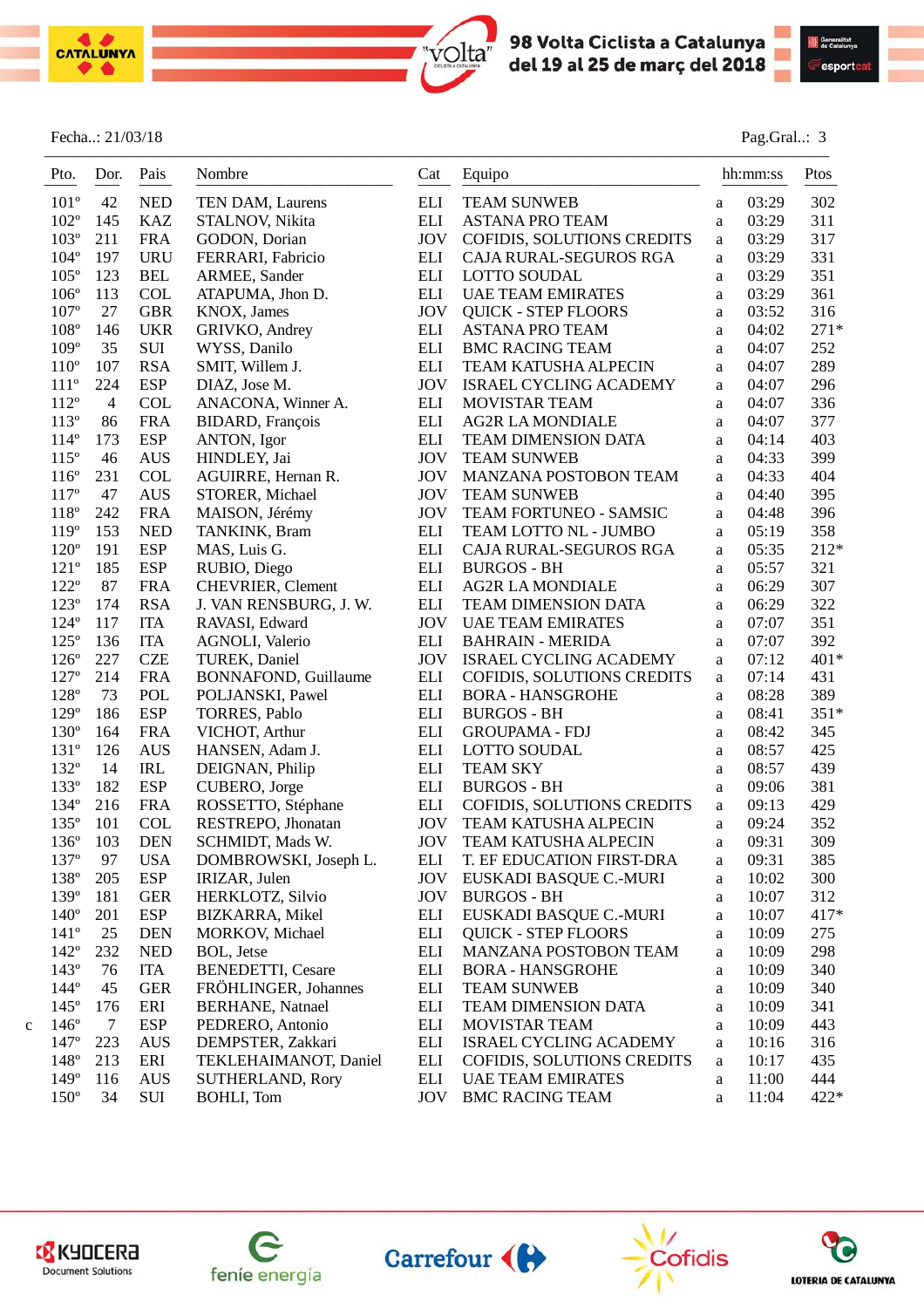



Fecha..: 21/03/18 Pag.Gral..: 4

| Pto.             | Dor. | Pais       | Nombre                    | Cat        | Equipo                        | hh:mm:ss |       | Ptos   |
|------------------|------|------------|---------------------------|------------|-------------------------------|----------|-------|--------|
| $151^{\circ}$    | 133  | ITA        | <b>BONIFAZIO, Niccolo</b> | <b>JOV</b> | <b>BAHRAIN - MERIDA</b>       | a        | 11:59 | 313    |
| $152^{\circ}$    | 134  | <b>SLO</b> | BOLE, Grega               | ELI        | <b>BAHRAIN - MERIDA</b>       | a        | 11:59 | 334    |
| $153^{\circ}$    | 245  | <b>FRA</b> | JARRIER, Benoit           | ELI        | TEAM FORTUNEO - SAMSIC        | a        | 11:59 | 376    |
| $154^\circ$      | 36   | <b>AUS</b> | <b>SCOTSON, Miles</b>     | <b>JOV</b> | <b>BMC RACING TEAM</b>        | a        | 11:59 | 380    |
| $155^\circ$      | 247  | <b>FRA</b> | VACHON, Florian           | ELI        | TEAM FORTUNEO - SAMSIC        | a        | 11:59 | 419    |
| $156^{\circ}$    | 104  | <b>RUS</b> | <b>BELKOV, Maxim</b>      | ELI        | <b>TEAM KATUSHA ALPECIN</b>   | a        | 11:59 | 447    |
| $157^{\circ}$    | 5    | <b>ESP</b> | ERVITI, Imanol            | ELI        | <b>MOVISTAR TEAM</b>          | a        | 11:59 | 455    |
| 158°             | 157  | <b>NED</b> | LINDEMAN, Bert-Jan        | ELI        | TEAM LOTTO NL - JUMBO         | a        | 12:16 | 402    |
| $159^\circ$      | 166  | <b>FRA</b> | <b>BONNET, William</b>    | ELI        | <b>GROUPAMA - FDJ</b>         | a        | 12:38 | 367    |
| $160^\circ$      | 177  | <b>GBR</b> | CUMMINGS, Stephen         | <b>ELI</b> | <b>TEAM DIMENSION DATA</b>    | a        | 13:10 | 433    |
| $161^\circ$      | 167  | <b>FRA</b> | ROY, Jérémy               | ELI        | <b>GROUPAMA - FDJ</b>         | a        | 14:32 | 454    |
| $162^{\circ}$    | 75   | <b>LAT</b> | SARAMOTINS, Aleksejs      | ELI        | <b>BORA - HANSGROHE</b>       | a        | 14:39 | 323    |
| $163^\circ$      | 71   | IRL        | BENNETT, Sam              | ELI        | <b>BORA - HANSGROHE</b>       | a        | 14:52 | $325*$ |
| $164^{\circ}$    | 56   | <b>ESP</b> | <b>IRIZAR, Markel</b>     | ELI        | TREK - SEGAFREDO              | a        | 15:00 | 458    |
| $165^\circ$      | 54   | <b>LUX</b> | <b>DIDIER, Laurent</b>    | ELI        | TREK - SEGAFREDO              | a        | 15:12 | 477    |
| 166°             | 26   | <b>COL</b> | HODEG, Alvaro J.          | <b>JOV</b> | <b>QUICK - STEP FLOORS</b>    | a        | 16:12 | 318*   |
| $167^\circ$      | 183  | <b>ESP</b> | EZQUERRA, Jesus           | ELI        | <b>BURGOS - BH</b>            | a        | 16:18 | 470*   |
| 168°             | 115  | <b>ITA</b> | FERRARI, Roberto          | ELI        | <b>UAE TEAM EMIRATES</b>      | a        | 16:22 | 341    |
| $169^\circ$      | 206  | <b>ESP</b> | SANZ, Enrique             | ELI        | EUSKADI BASQUE C.-MURI        | a        | 16:52 | $360+$ |
| $170^{\circ}$    | 203  | <b>FRA</b> | <b>BARTHE, Cyril</b>      | <b>JOV</b> | EUSKADI BASQUE C.-MURI        | a        | 19:18 | 380*   |
| $171^\circ$      | 43   | <b>GER</b> | WALSCHEID, Maximilian R.  | <b>JOV</b> | <b>TEAM SUNWEB</b>            | a        | 19:21 | 357    |
| $172^{\circ}$    | 226  | <b>ISR</b> | <b>GOLDSTEIN, Roy</b>     | <b>JOV</b> | ISRAEL CYCLING ACADEMY        | a        | 19:35 | 487    |
| 173 <sup>°</sup> | 192  | <b>ESP</b> | MOLINA, Antonio           | ELI        | <b>CAJA RURAL-SEGUROS RGA</b> | a        | 20:58 | 496*   |
|                  |      |            |                           |            |                               |          |       |        |

#### **GENERAL MONTAÑA/BCO-ROJO-CARREFOUR**

|  | 1° 122 DE GENDT, Thomas      | BEL LOTTO SOUDAL           | $15-Pun$ |
|--|------------------------------|----------------------------|----------|
|  | $2^{\circ}$ 191 MAS, Luis G. | ESP CAJA RURAL-SEGUROS RGA | 8-Pun    |
|  | 3° 201 BIZKARRA, Mikel       | ESP EUSKADI BASQUE C.-MURI | 7-Pun    |
|  | 4° 82 LATOUR, Pierre R.      | FRA AG2R LA MONDIALE       | $5-Pun$  |
|  | 5° 67 VERONA, Carlos         | ESP MITCHELTON - SCOTT     | $5-Pun$  |
|  | 6° 186 TORRES, Pablo         | ESP BURGOS - BH            | 4-Pun    |
|  | 7° 235 PAREDES, Wilmar A.    | COL MANZANA POSTOBON TEAM  | $3-Pun$  |
|  | 8° 184 MERINO, Igor          | ESP BURGOS - BH            | $3-Pun$  |

#### **GRAL S. INTERMEDIOS/BCO-NARANJA-FENIE ENERGIA**

|  | $1^{\circ}$ 191 MAS, Luis G. | ESP CAJA RURAL-SEGUROS RGA | $5-Pun$ |
|--|------------------------------|----------------------------|---------|
|  | 2° 122 DE GENDT, Thomas      | BEL LOTTO SOUDAL           | $5-Pun$ |
|  | $3^{\circ}$ 34 BOHLI, Tom    | <b>SUI BMC RACING TEAM</b> | $5-Pun$ |
|  | 4° 146 GRIVKO, Andrey        | UKR ASTANA PRO TEAM        | $5-Pun$ |
|  | 5° 203 BARTHE, Cyril         | FRA EUSKADI BASQUE C.-MURI | $3-Pun$ |
|  | 6° 192 MOLINA, Antonio       | ESP CAJA RURAL-SEGUROS RGA | $3-Pun$ |
|  | 7° 201 BIZKARRA, Mikel       | ESP EUSKADI BASQUE C.-MURI | $2-Pun$ |
|  | 8° 1 VALVERDE, Alejandro     | ESP MOVISTAR TEAM          | 2-Pun   |









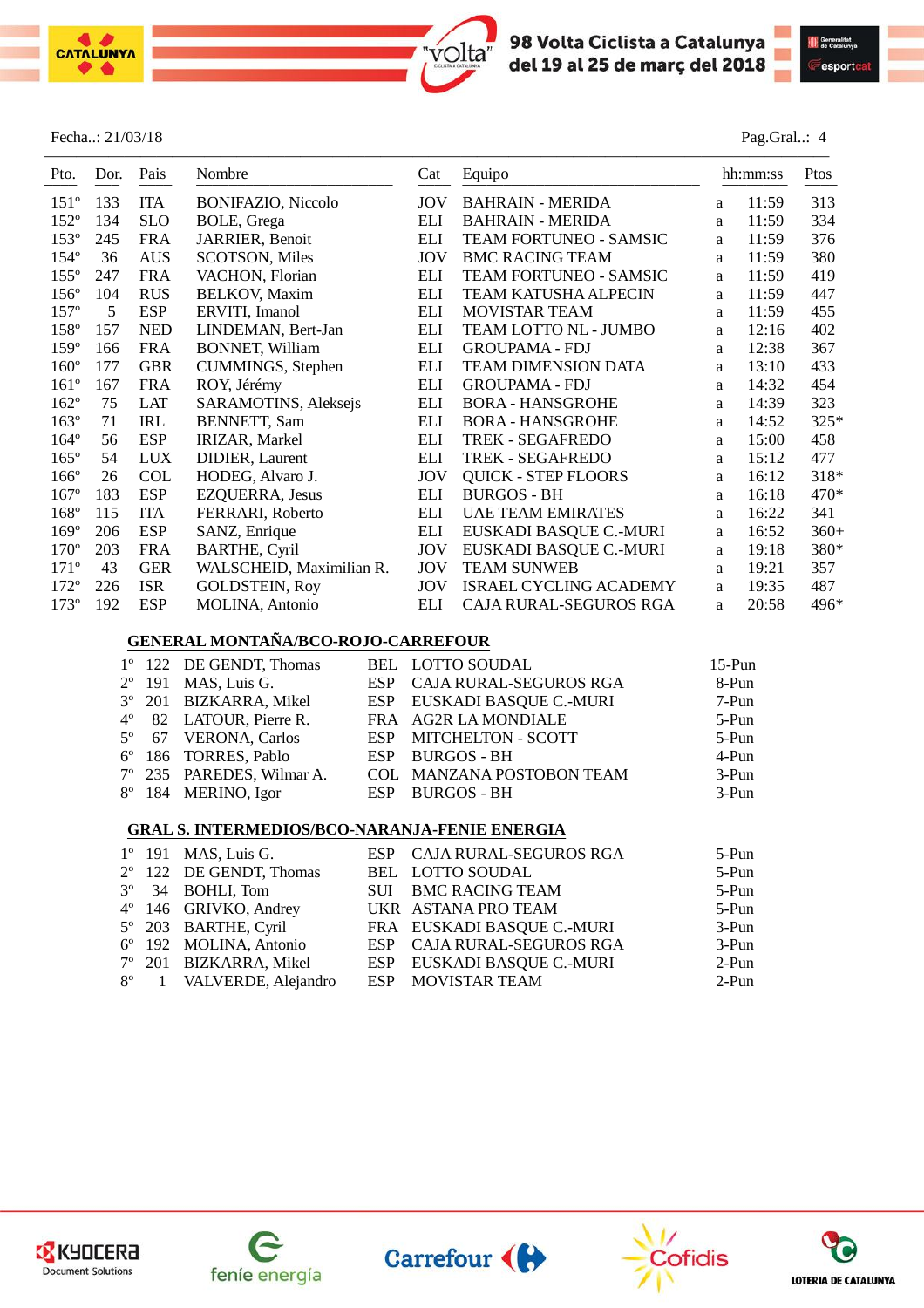





#### **GENERAL JOVEN/BCO-AZUL-LOTERIA CATALUNYA**

|  | 1º 131 MOHORIC, Matej          | SLO BAHRAIN - MERIDA    |   | 12:35:29 |
|--|--------------------------------|-------------------------|---|----------|
|  | $2^{\circ}$ 16 BERNAL, Egan A. | <b>COL TEAM SKY</b>     | a | $\Omega$ |
|  | 3° 172 KUDUS, Merhawi          | ERI TEAM DIMENSION DATA | a | $\Omega$ |
|  | 4° 127 LAMBRECHT, Bjorg        | BEL LOTTO SOUDAL        | a | $\Omega$ |
|  | 5° 82 LATOUR, Pierre R.        | FRA AG2R LA MONDIALE    | a | $\Omega$ |
|  | 6° 24 SCHACHMANN, Maxi.        | GER QUICK - STEP FLOORS | a | $\Omega$ |
|  | 7° 163 GAUDU, David            | FRA GROUPAMA - FDJ      | a | $\Omega$ |
|  | 8° 65 HAIG, Jack               | AUS MITCHELTON - SCOTT  | a | $\Omega$ |
|  |                                |                         |   |          |

#### **GRAL CATALANES**

|  | 1° 207 PRADES, Eduard     | ESP EUSKADI BASQUE C.-MURI |              | 12:35:29       |
|--|---------------------------|----------------------------|--------------|----------------|
|  | $2^{\circ}$ 6 SOLER, Marc | ESP MOVISTAR TEAM          | $a \sim$     | - 0            |
|  | 3° 187 SIMON, Jordi       | ESP BURGOS - BH            | $\mathbf{a}$ | $\overline{0}$ |
|  | 4° 7 PEDRERO, Antonio     | ESP MOVISTAR TEAM          |              | a $09:34$      |

#### **GENERAL EQUIPOS**

| $1^{\circ}$     | <b>LOTTO SOUDAL</b>           | LTS.       | <b>BEL</b> | 37:46:07 |   |       |
|-----------------|-------------------------------|------------|------------|----------|---|-------|
| $2^{\circ}$     | <b>BAHRAIN - MERIDA</b>       | TBM        | <b>BRN</b> | 37:46:27 | a | 20    |
| $3^{\circ}$     | <b>BORA - HANSGROHE</b>       | <b>BOH</b> | <b>GER</b> | 37:46:27 | a | 20    |
| $4^{\circ}$     | <b>QUICK - STEP FLOORS</b>    | <b>OST</b> | <b>BEL</b> | 37:46:27 | a | 20    |
| $5^{\circ}$     | <b>MOVISTAR TEAM</b>          | <b>MOV</b> | <b>ESP</b> | 37:46:27 | a | 20    |
| $6^{\circ}$     | <b>GROUPAMA - FDJ</b>         | <b>GFC</b> | <b>FRA</b> | 37:46:27 | a | 20    |
| $7^{\circ}$     | <b>TEAM SKY</b>               | <b>SKY</b> | <b>GBR</b> | 37:46:27 | a | 20    |
| $8^{\circ}$     | <b>MITCHELTON - SCOTT</b>     | <b>MTS</b> | <b>AUS</b> | 37:46:27 | a | 20    |
| $9^{\circ}$     | ASTANA PRO TEAM               | AST        | KAZ        | 37:46:27 | a | 20    |
| $10^{\circ}$    | <b>AG2R LA MONDIALE</b>       | <b>ALM</b> | <b>FRA</b> | 37:46:27 | a | 20    |
| $11^{\circ}$    | <b>BMC RACING TEAM</b>        | <b>BMC</b> | <b>USA</b> | 37:46:27 | a | 20    |
| $12^{\circ}$    | <b>TEAM FORTUNEO - SAMSIC</b> | <b>FST</b> | <b>FRA</b> | 37:46:27 | a | 20    |
| $13^{\circ}$    | CAJA RURAL-SEGUROS RGA        | <b>CJR</b> | <b>ESP</b> | 37:46:27 | a | 20    |
| $14^{\circ}$    | T. EF EDUCATION FIRST-DRA     | <b>EFD</b> | <b>USA</b> | 37:46:27 | a | 20    |
| $15^{\circ}$    | <b>UAE TEAM EMIRATES</b>      | <b>UAD</b> | <b>UAE</b> | 37:46:27 | a | 20    |
| $16^{\circ}$    | <b>TREK - SEGAFREDO</b>       | <b>TFS</b> | <b>USA</b> | 37:46:27 | a | 20    |
| 17 <sup>°</sup> | TEAM LOTTO NL - JUMBO         | TLJ        | <b>NED</b> | 37:46:27 | a | 20    |
| $18^{\circ}$    | <b>TEAM DIMENSION DATA</b>    | <b>DDD</b> | <b>RSA</b> | 37:46:27 | a | 20    |
| 19 <sup>°</sup> | <b>MANZANA POSTOBON TEAM</b>  | <b>MZN</b> | <b>COL</b> | 37:46:27 | a | 20    |
| $20^{\circ}$    | <b>TEAM KATUSHA ALPECIN</b>   | TKA        | <b>SUI</b> | 37:47:16 | a | 01:09 |
| $21^{\circ}$    | EUSKADI BASQUE C.-MURI        | <b>EUS</b> | <b>ESP</b> | 37:47:54 | a | 01:47 |
| $22^{\circ}$    | <b>ISRAEL CYCLING ACADEMY</b> | ICA.       | <b>ISR</b> | 37:48:32 | a | 02:25 |
| $23^{\circ}$    | <b>BURGOS - BH</b>            | <b>BBH</b> | <b>ESP</b> | 37:49:57 | a | 03:50 |
| $24^{\circ}$    | <b>TEAM SUNWEB</b>            | <b>SUN</b> | <b>NED</b> | 37:51:26 | a | 05:19 |
| $25^{\circ}$    | COFIDIS, SOLUTIONS CREDIT     | <b>COF</b> | <b>FRA</b> | 37:51:26 | a | 05:19 |









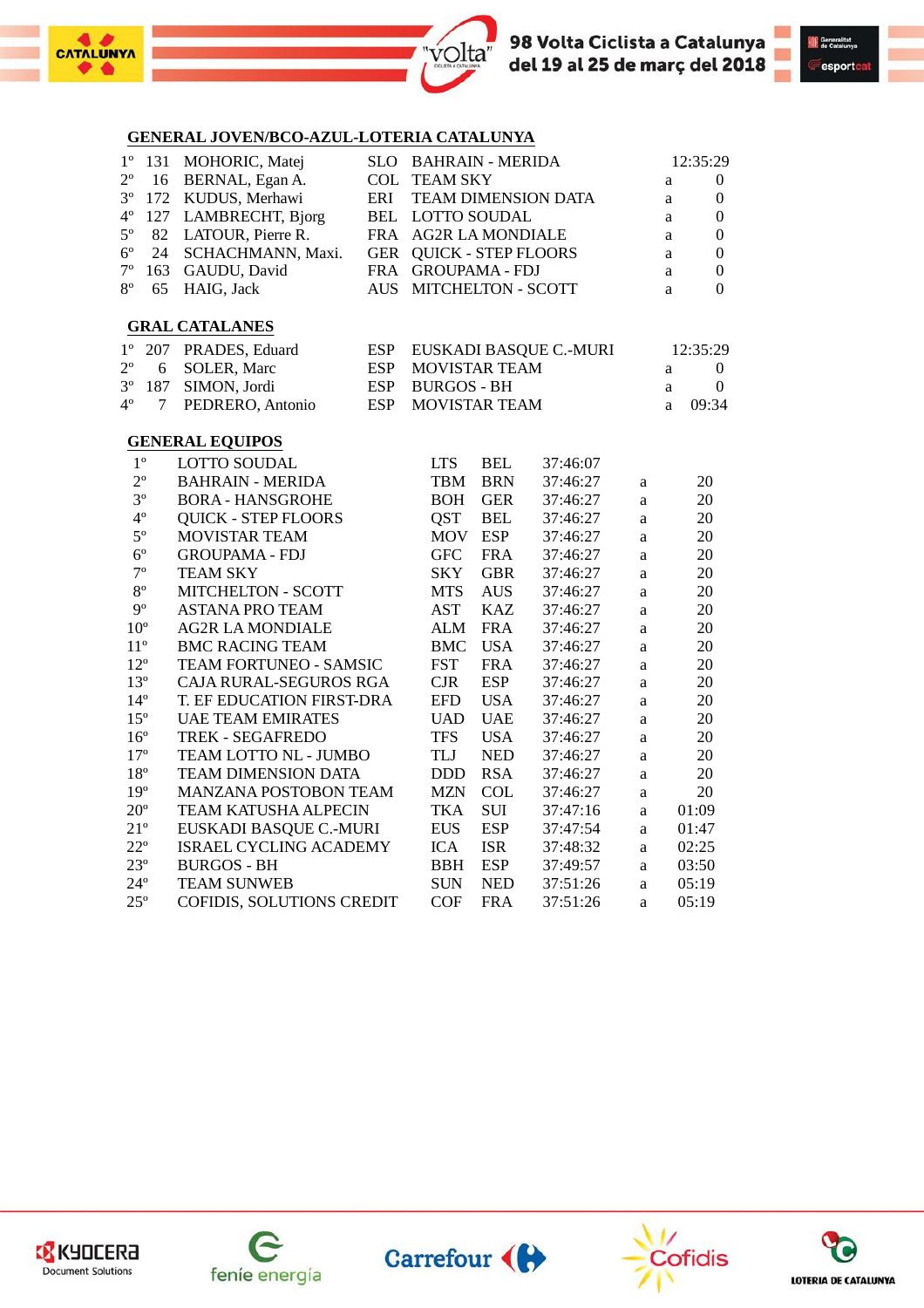



#### **ORDEN DE COCHES**

| $1^{\circ}$     | <b>LOTTO SOUDAL</b>           | <b>LTS</b> | <b>BEL</b> |
|-----------------|-------------------------------|------------|------------|
| $2^{\circ}$     | <b>MOVISTAR TEAM</b>          | <b>MOV</b> | <b>ESP</b> |
| $3^{\circ}$     | <b>BORA - HANSGROHE</b>       | <b>BOH</b> | <b>GER</b> |
| $4^{\circ}$     | <b>MITCHELTON - SCOTT</b>     | MTS        | <b>AUS</b> |
| $5^{\circ}$     | <b>GROUPAMA - FDJ</b>         | <b>GFC</b> | <b>FRA</b> |
| $6^{\circ}$     | <b>BAHRAIN - MERIDA</b>       | TBM        | <b>BRN</b> |
| $7^{\circ}$     | <b>QUICK - STEP FLOORS</b>    | QST        | <b>BEL</b> |
| $8^{\circ}$     | EUSKADI BASQUE C.-MURI        | EUS        | <b>ESP</b> |
| $9^{\circ}$     | <b>TEAM SKY</b>               | SKY        | <b>GBR</b> |
| $10^{\circ}$    | <b>TREK - SEGAFREDO</b>       | <b>TFS</b> | <b>USA</b> |
| $11^{\circ}$    | TEAM FORTUNEO - SAMSIC        | <b>FST</b> | <b>FRA</b> |
| $12^{\circ}$    | <b>TEAM DIMENSION DATA</b>    | DDD.       | <b>RSA</b> |
| $13^{\circ}$    | AG2R LA MONDIALE              | ALM        | FR A       |
| $14^{\circ}$    | <b>UAE TEAM EMIRATES</b>      | UAD        | <b>UAE</b> |
| $15^{\circ}$    | T. EF EDUCATION FIRST-DRA     | <b>EFD</b> | <b>USA</b> |
| $16^{\circ}$    | <b>ASTANA PRO TEAM</b>        | AST        | KAZ        |
| $17^{\circ}$    | <b>BURGOS - BH</b>            | BBH        | ESP        |
| $18^{\circ}$    | TEAM LOTTO NL - JUMBO         | TLJ        | <b>NED</b> |
| 19 <sup>°</sup> | <b>BMC RACING TEAM</b>        | BMC        | <b>USA</b> |
| $20^{\circ}$    | <b>TEAM SUNWEB</b>            | SUN        | <b>NED</b> |
| $21^{\circ}$    | CAJA RURAL-SEGUROS RGA        | $C$ JR     | <b>ESP</b> |
| $22^{\circ}$    | TEAM KATUSHA ALPECIN          | TKA        | <b>SUI</b> |
| $23^{\circ}$    | <b>ISRAEL CYCLING ACADEMY</b> | <b>ICA</b> | <b>ISR</b> |
| $24^{\circ}$    | <b>MANZANA POSTOBON TEAM</b>  | MZN        | <b>COL</b> |
| $25^{\circ}$    | COFIDIS, SOLUTIONS CREDIT     | COF        | <b>FRA</b> |
|                 |                               |            |            |

#### **PORTADORES DE MAILLOTS**

| Clasificación                              | Dor. Equ |         | Nombre                  |
|--------------------------------------------|----------|---------|-------------------------|
| G.INDIVIDUAL/BCO-VERDE-CATALUNYA           |          | 122 LTS | DE GENDT, Thomas        |
| G.MONTAÑA/BCO-ROJO-CARREFOUR               |          |         | 201 EUS BIZKARRA, Mikel |
| G.S. INTERMEDIOS/BCO-NARANJA-FENIE ENERGIA |          |         |                         |
|                                            |          |         | 191 CJR MAS, Luis G.    |
| G.JOVEN/BCO-AZUL-LOTERIA CATALUNYA         |          |         | 131 TBM MOHORIC, Matej  |









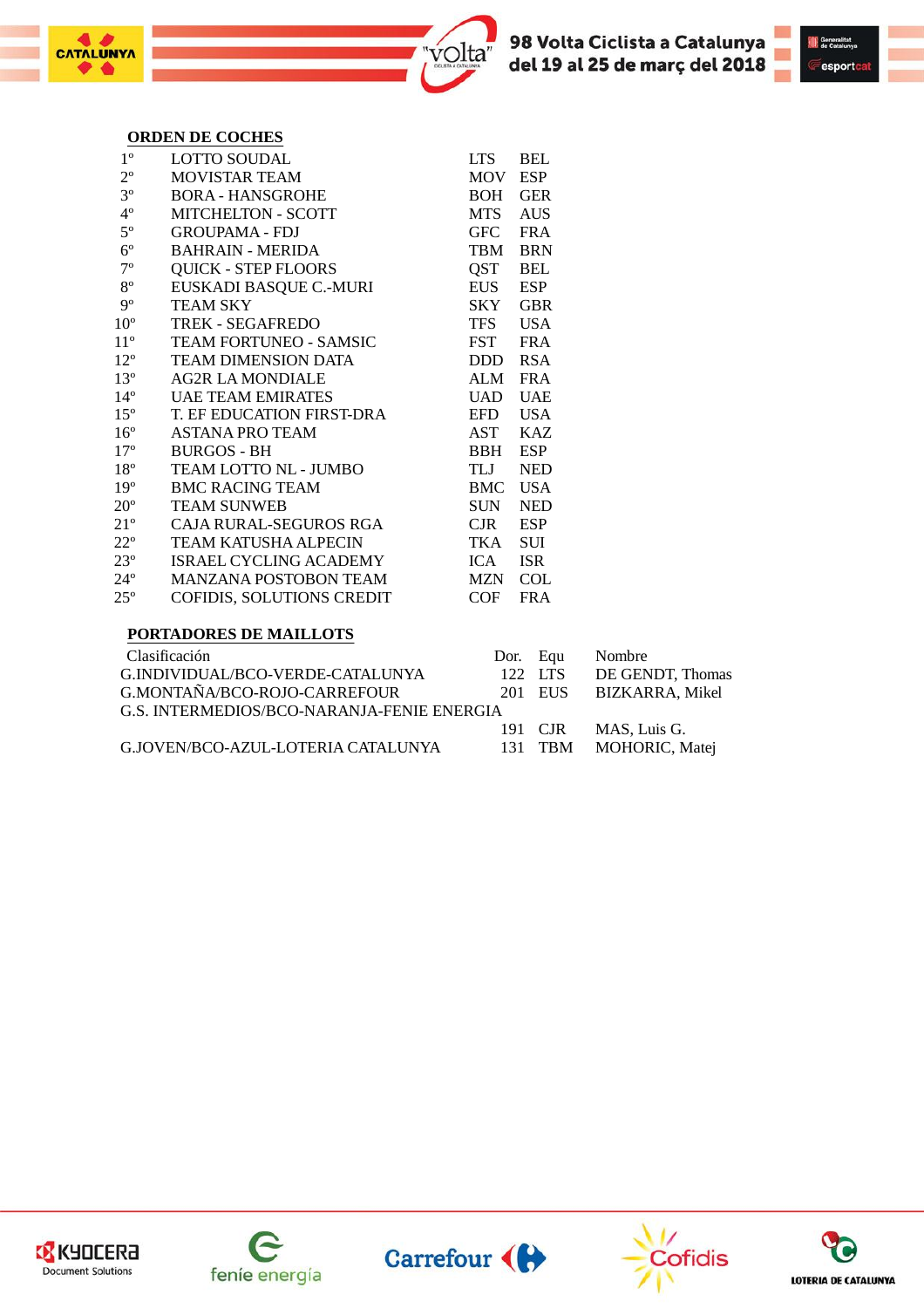

**CATALUNYA** 

### 98 Volta Ciclista a Catalunya<br>del 19 al 25 de març del 2018



### CLASIFICACION GENERAL POR DORSALES

volta

Organiza.:Volta Ciclista a Catalunya AE Fecha..: 22/03/2018

| <b>DOR NOMBRE</b>                       | DIF - GRAL                | <b>DOR NOMBRE</b>                       |                               | DIF - GRAL | <b>DOR NOMBRE</b>                                 |                                | DIF - GRAL |
|-----------------------------------------|---------------------------|-----------------------------------------|-------------------------------|------------|---------------------------------------------------|--------------------------------|------------|
| *MOVISTAR TEAM (ESP)                    |                           | 74 MÜHLBERGER, Gregor                   |                               | $35 - 32$  | *TEAM LOTTO NL - JUMBO (NED)                      |                                |            |
| 1 VALVERDE, Alejandro                   | $23 - 2$                  | 75 SARAMOTINS, Aleksejs                 | 14:39 - 162                   |            | 151 KRUIJSWIJK, Steven                            |                                | 35 - 36    |
| 2 QUINTANA, Nairo                       | $34 - 7$                  | 76 BENEDETTI, Cesare                    | $10:09 - 143$                 |            | 152 BENNETT, George                               |                                | $35 - 31$  |
| 3 ROJAS, José                           | $35 - 53$                 | 77 MCCARTHY, Jay                        |                               | $27 - 3$   | 153 TANKINK, Bram                                 | $05:19 - 119$                  |            |
| 4 ANACONA, Winner A.                    | $04:07 - 112$             | *AG2R LA MONDIALE (FRA)                 |                               |            | 154 CLEMENT, Stef                                 |                                | 35 - 49    |
| 5 ERVITI, Imanol                        | $11:59 - 157$             | 81 FRANK, Mathias                       |                               | $35 - 28$  | 156 DE TIER, Floris                               |                                | $35 - 63$  |
| 6 SOLER, Marc                           | $35 - 29$                 | 82 LATOUR, Pierre R.                    |                               | $35 - 19$  | 157 LINDEMAN, Bert-Jan                            | $12:16 - 158$                  |            |
| 7 PEDRERO, Antonio                      | 10:09 - 146               | 83 GASTAUER, Ben                        |                               | $35 - 51$  | *GROUPAMA - FDJ (FRA)                             |                                |            |
| *TEAM SKY (GBR)                         |                           | 84 CHEREL, Mikael                       |                               | $35 - 24$  | 161 PINOT, Thibaut                                |                                | $31 - 6$   |
| 11 HENAO, Sergio L.                     | $35 - 37$                 | 85 DOMONT, Axel                         | $03:29 - 100$                 |            | 162 REICHENBACH, Sébastien                        |                                | $35 - 77$  |
| 12 GEOGHEGAN, Tao                       | $02:18 - 91$              | 86 BIDARD, François                     | $04:07 - 113$                 |            | 163 GAUDU, David                                  |                                | $35 - 26$  |
| 13 HENAO, Sebastian                     | $01:37 - 87$              | 87 CHEVRIER, Clement                    | $06:29 - 122$                 |            | 164 VICHOT, Arthur                                | $08:42 - 130$                  |            |
| 14 DEIGNAN, Philip                      | $08:57 - 132$             | *T. EF EDUCATION FIRST-DRA (USA)        |                               |            | 165 PREIDLER, Georg                               |                                | $35 - 13$  |
| 15 ELISSONDE, Kenny                     | $35 - 56$                 | 91 ROLLAND, Pierre                      |                               | $35 - 71$  | 166 BONNET, William                               | $12:38 - 159$                  |            |
| 16 BERNAL, Egan A.                      | $35 - 11$                 | 92 WOODS, Michael                       |                               | $35 - 39$  | 167 ROY, Jérémy                                   | 14:32 - 161                    |            |
| 17 LOPEZ, David                         | $35 - 78$                 | 93 MARTINEZ, Daniel F.                  |                               | $35 - 65$  | *TEAM DIMENSION DATA (RSA)                        |                                |            |
| *QUICK - STEP FLOORS (BEL)              |                           | 94 BROWN, Nathan                        | $02:40 - 94$                  |            | 171 MEINTJES, Louis                               |                                | $35 - 60$  |
| 21 JUNGELS, Bob                         | $35 - 9$                  | 95 CARTHY, Hugh J.                      |                               | $35 - 61$  | 172 KUDUS, Merhawi                                |                                | $35 - 17$  |
| 22 MAS, Enric                           | $35 - 45$                 | 96 HOWES, Alex                          |                               | $35 - 22$  | 173 ANTON, Igor                                   | $04:14 - 114$                  |            |
| 23 NARVAEZ, Jhonnatan                   | $01:24 - 83$              | 97 DOMBROWSKI, Joseph L.                | 09:31 - 137                   |            | 174 J. VAN RENSBURG, J. W.                        | $06:29 - 123$                  |            |
| 24 SCHACHMANN, Maxi.                    | $35 - 23$                 | *TEAM KATUSHA ALPECIN (SUI)             |                               |            | 175 O'CONNOR, Ben                                 |                                | 35 - 64    |
| 25 MORKOV, Michael                      | $10:09 - 141$             | 101 RESTREPO, Jhonatan                  | $09:24 - 135$                 |            | 176 BERHANE, Natnael                              | 10:09 - 145                    |            |
| 26 HODEG, Alvaro J.                     | $16:12 - 166$             | 102 KISERLOVSKI, Robert                 | $01:24 - 84$                  |            | 177 CUMMINGS, Stephen                             | $13:10 - 160$                  |            |
| 27 KNOX, James                          | $03:52 - 107$             | 103 SCHMIDT, Mads W.                    | $09:31 - 136$                 |            | *BURGOS - BH (ESP)                                |                                |            |
| *BMC RACING TEAM (USA)                  |                           | 104 BELKOV, Maxim                       | 11:59 - 156                   |            | 181 HERKLOTZ, Silvio                              | $10:07 - 139$                  |            |
| 31 VAN GARDEREN, Tejay                  | $35 - 42$                 | 105 CRAS, Steff                         |                               | $35 - 52$  | 182 CUBERO, Jorge                                 | $09:06 - 133$                  |            |
| 32 BOOKWALTER, Brent                    | $35 - 33$                 | 106 FABBRO, Matteo                      |                               | $35 - 69$  | 183 EZQUERRA, Jesus                               | $16:18 - 167$                  |            |
| 33 ROCHE, Nicolas                       | $35 - 59$                 | 107 SMIT, Willem J.                     | $04:07 - 110$                 |            | 184 MERINO, Igor                                  | $02:07 - 90$                   |            |
| 34 BOHLI, Tom                           | $11:04 - 150$             | *UAE TEAM EMIRATES (UAE)                |                               |            | 185 RUBIO, Diego                                  | $05:57 - 121$                  |            |
| 35 WYSS, Danilo                         | $04:07 - 109$             | 111 MARTIN, Daniel                      |                               | $35 - 20$  | 186 TORRES, Pablo                                 | $08:41 - 129$                  |            |
| 36 SCOTSON, Miles                       | 11:59 - 154               | 112 ARU, Fabio                          |                               | $35 - 44$  | 187 SIMON, Jordi                                  |                                | $35 - 30$  |
| 37 ROSSKOPF, Joseph                     | $03:29 - 98$              | 113 ATAPUMA, Jhon D.                    | $03:29 - 106$                 |            | *CAJA RURAL-SEGUROS RGA (ESP)                     |                                |            |
| *TEAM SUNWEB (NED)                      |                           | 114 LAENGEN, Vegard S.                  |                               | $35 - 50$  | 191 MAS, Luis G.                                  | $05:35 - 120$                  |            |
| 41 VERVAEKE, Louis                      | $35 - 34$                 | 115 FERRARI, Roberto                    | $16:22 - 168$                 |            | 192 MOLINA, Antonio                               | $20:58 - 173$                  |            |
| 42 TEN DAM, Laurens                     | $03:29 - 101$             | 116 SUTHERLAND, Rory                    | $11:00 - 149$                 |            | 193 PARDILLA, Sergio                              |                                | $35 - 73$  |
| 43 WALSCHEID, Maximilian R. 19:21 - 171 |                           | 117 RAVASI, Edward                      | 07:07 - 124                   |            | 194 RODRIGUEZ, Cristian                           | $02:40 - 95$                   |            |
| 44 HAMILTON, Christopher                | $02:40 - 92$              | *LOTTO SOUDAL (BEL)                     |                               |            | 195 SCHULTZ, Nicholas                             |                                | $35 - 41$  |
| 45 FRÖHLINGER, Johannes                 | 10:09 - 144               | 121 SHAW, James                         | $02:40 - 93$                  |            | 196 SILVA, Joaquim                                |                                | $35 - 76$  |
| 46 HINDLEY, Jai                         | $04:33 - 115$             | 122 DE GENDT, Thomas                    | Lider - 1                     |            | 197 FERRARI, Fabricio                             | $03:29 - 104$                  |            |
| 47 STORER, Michael                      | $04:40 - 117$             | 123 ARMEE, Sander                       | $03:29 - 105$                 |            | *EUSKADI BASQUE C.-MURI (ESP)                     |                                |            |
| *TREK - SEGAFREDO (USA)                 |                           | 124 MONFORT, Maxime                     | $03:29 - 99$                  |            | 201 BIZKARRA, Mikel                               | $10:07 - 140$                  |            |
| 51 PANTANO, Jarlinson                   |                           | 01:24 - 82 125 VANENDERT, Jelle         |                               | $35 - 16$  | 202 BRAVO, Garikoitz                              |                                | $35 - 40$  |
| 52 STETINA, Peter                       | $35 - 75$                 | 126 HANSEN, Adam J.                     | $08:57 - 131$                 |            | 203 BARTHE, Cyril                                 | $19:18 - 170$                  |            |
| 53 GRMAY, Tsgabu G.                     | $01:08 - 81$              | 127 LAMBRECHT, Bjorg                    |                               | $35 - 18$  | 204 SAEZ, Hector                                  | $02:02 - 89$                   |            |
| 54 DIDIER, Laurent                      | $15:12 - 165$             | *BAHRAIN - MERIDA (BRN)                 |                               |            | 205 IRIZAR, Julen                                 | $10:02 - 138$                  |            |
| 55 EG, Niklas                           | $01:08 - 80$              | 131 MOHORIC, Matej                      |                               | $35 - 8$   | 206 SANZ, Enrique                                 | $16:52 - 169$                  |            |
| 56 IRIZAR, Markel                       | $15:00 - 164$             | 132 VISCONTI, Giovanni                  |                               | $35 - 21$  | 207 PRADES, Eduard                                |                                | $35 - 10$  |
| 57 SKUJINS, Toms                        | 35 - 14                   | 133 BONIFAZIO, Niccolo                  | $11:59 - 151$                 |            | *COFIDIS, SOLUTIONS CREDITS (FRA)                 |                                |            |
| *MITCHELTON - SCOTT (AUS)               |                           | 134 BOLE, Grega                         | $11:59 - 152$                 |            | 211 GODON, Dorian                                 | $03:29 - 103$                  |            |
| 61 YATES, Simon                         | $29 - 5$                  | 135 GASPAROTTO, Enrico                  |                               | $35 - 12$  | 212 LE TURNIER, Mathias                           | $02:40 - 96$                   |            |
| 62 YATES, Adam                          | $35 - 67$<br>$35 - 43$    | 136 AGNOLI, Valerio<br>137 NOVAK, Domen | $07:07 - 125$<br>$01:57 - 88$ |            | 213 TEKLEHAIMANOT, Daniel                         | $10:17 - 148$<br>$07:14 - 127$ |            |
| 63 CHAVES, Jhoan E.                     |                           |                                         |                               |            | 214 BONNAFOND, Guillaume                          |                                |            |
| 64 POWER, Rob                           | $01:26 - 85$<br>$35 - 27$ | *ASTANA PRO TEAM (KAZ)                  |                               | $35 - 38$  | 216 ROSSETTO, Stéphane                            | $09:13 - 134$                  | $35 - 68$  |
| 65 HAIG, Jack<br>66 IMPEY, Daryl        | $29 - 4$                  | 141 HANSEN, Jesper<br>142 BILBAO, Pello |                               | $35 - 46$  | 217 NAVARRO, Daniel                               |                                |            |
| 67 VERONA, Carlos                       | $35 - 70$                 | 143 CHERNETSKI, Sergei                  |                               | $35 - 25$  | *ISRAEL CYCLING ACADEMY (ISR)<br>221 HERMANS, Ben |                                | 35 - 55    |
| *BORA - HANSGROHE (GER)                 |                           | 144 ZEITS, Andrey                       |                               | $35 - 48$  | 222 PLAZA, Ruben                                  |                                | $35 - 79$  |
| 71 BENNETT, Sam                         | 14:52 - 163               | 145 STALNOV, Nikita                     | $03:29 - 102$                 |            | 223 DEMPSTER, Zakkari                             | $10:16 - 147$                  |            |
| 72 FORMOLO, Davide                      | $35 - 35$                 | 146 GRIVKO, Andrey                      | $04:02 - 108$                 |            | 224 DIAZ, Jose M.                                 | $04:07 - 111$                  |            |
| 73 POLJANSKI, Pawel                     | $08:28 - 128$             | 147 HIRT, Jan                           |                               | $35 - 57$  | 225 EARLE, Nathan                                 | $02:40 - 97$                   |            |